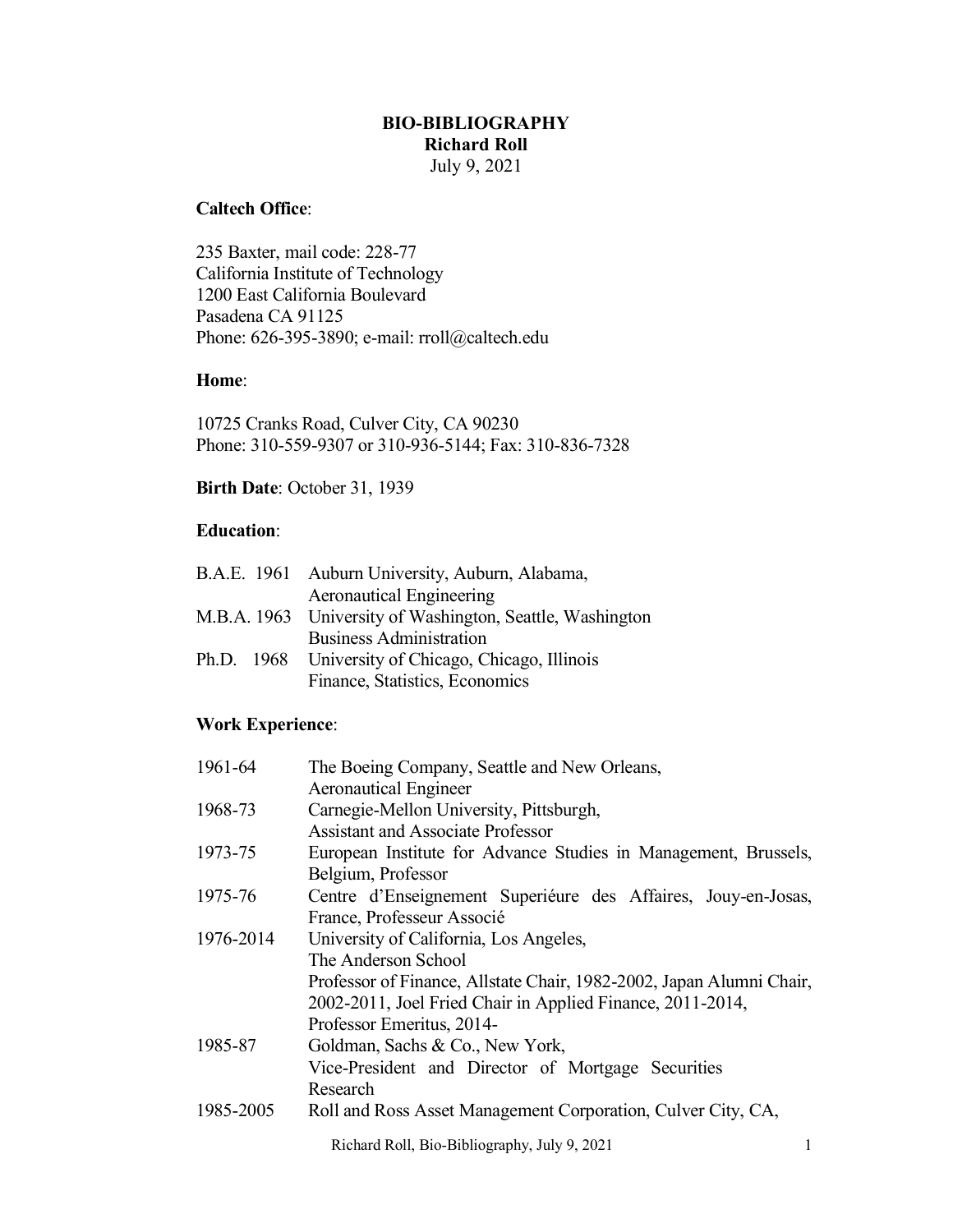|           | Co-Chairman of the Board                    |
|-----------|---------------------------------------------|
| 1992-95   | WP Capital Management, Greenwich, CT,       |
|           | Managing Director                           |
| 2002      | Visiting professor, Université de Toulouse, |
|           | France                                      |
| $2003 -$  | Founder and Principal, Compensation         |
|           | Valuation, Inc.                             |
| 2009-2012 | Co-Founder and Research Director, Factor    |
|           | <b>Advisors</b>                             |
| $2014-$   | Institute Professor of Finance,<br>Linde    |
|           | California Institute of Technology          |
|           |                                             |

### **Consulting or Similar Service to Civic, State or National Governmental Agencies:**

- 1. Consultant, Interstate Commerce Commission, 1973.
- 2. Consultant, Securities and Exchange Commission, 1979-80.
- 3. Consultant, United States Railway Association, 1979-81.
- 4. Consultant, Federal Energy Regulatory Commission, 1983.
- 5. Consultant, U.S. Information Agency, 1982.
- 6. Batterymarch Fellowship Selection Committee, 1989.

#### **Other Consulting Activity:**

- 1. Consultant, Mellon Bank, 1972.
- 2. Consultant, Pechiney, Ugine, Kuhlman, 1974.
- 3. Consultant, McKenna and Fitting, 1977.
- 4. Consultant, American Telephone and Telegraph Co., 1977-81.
- 5. Consultant, Gottlieb, Locke and Leeds, 1978.
- 6. Consultant, Morris and Campbell, 1978.
- 7. Consultant, Occidental Petroleum, 1979.
- 8. Consultant, Edper Equities, 1979.
- 9. Consultant, Hogan and Hartson, 1980.
- 10. Consultant, Howard Hughes Medical Institute, 1980-85.
- 11. Consultant, O'Melveny and Myers, 1981, 1985.
- 12. Consultant, Irell and Manella, 1981.
- 13. Consultant, Fulop and Hardee, 1982-83.
- 14. Consultant, Morgan, Stanley, 1984.
- 15. Consultant, Southern California Edison, 1984-86.
- 16. Board of Directors, Dimensional Fund Advisors, 1984-85.
- 17. Scientific Advisory Board, Wells Fargo Investment Advisors, 1984- 86
- 18. Board of Directors, UCLA Building Authority, 1984-86.
- 19. Consultant, Sidley and Austin, 1985-88.
- 20. Consultant, Davis, Polk, and Wardwell, 1986-87.
- 21. Consultant, JP Morgan, 1995-97.
- 22. Consultant, Mercer, Hennigan and Bennett, 1996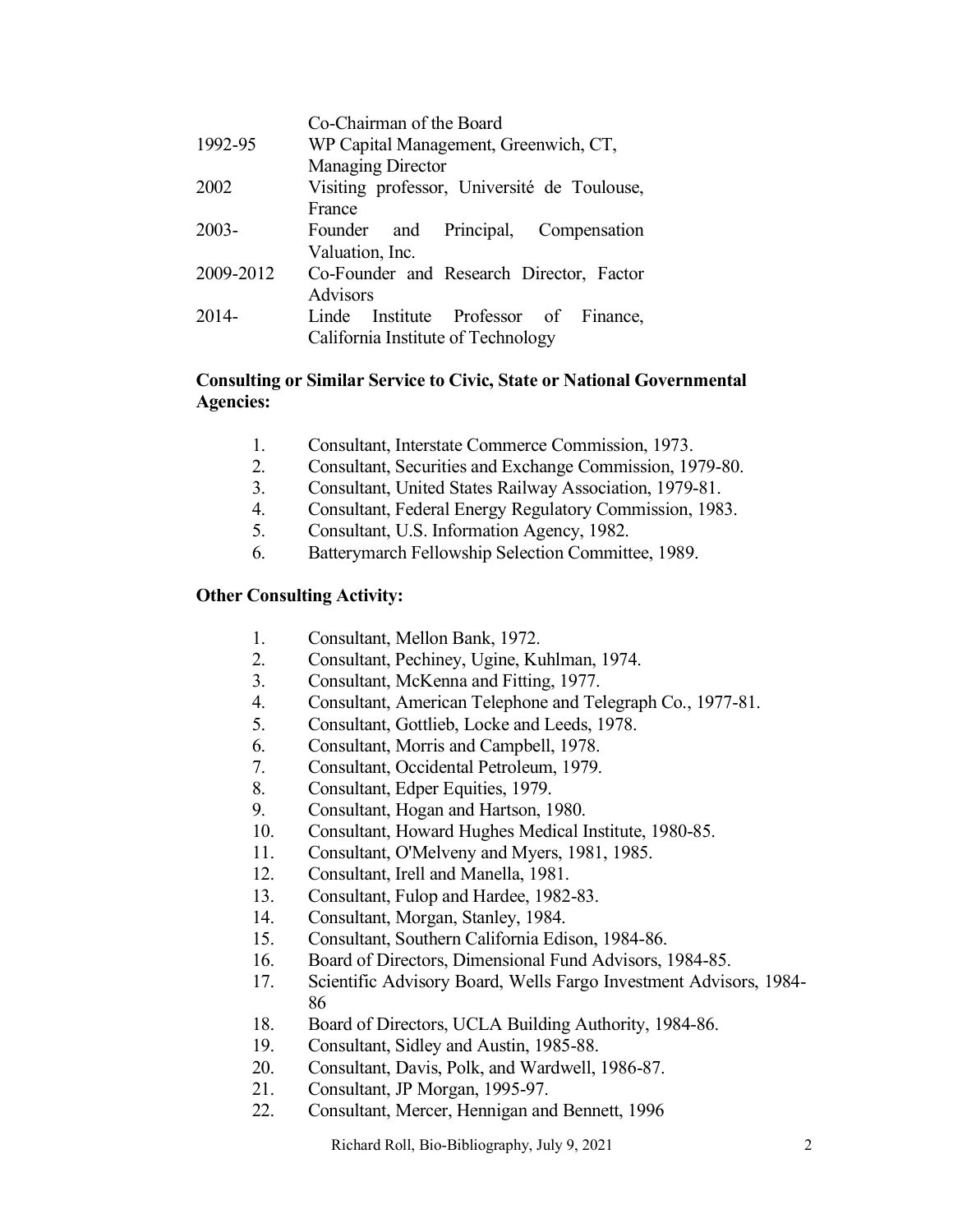- 23. Consultant, Banco Santandar, 1996
- 24. Consultant, Freddie Mac, 2000-2002, 2005.
- 25. Consultant, AARP, 2002.
- 26. Consultant, The Heritage Foundation, 2004
- 27. Consultant, Mintz and Levin, 2008
- 28. Consultant, Fairbank and Vincent, 2010
- 29. Consultant, HRH Nordbank, 2011
- 30. Consultant, Barrack, Rodos & Bacine, 2012
- 31. Consultant, Thatcher and Bartlett, 2015
- 32. Board of Directors, Western Asset Management Capital Corporation, 2012-2021

#### **Publications**:

#### **Books**:

- l. Roll, R., *The Behavior of Interest Rates: An Application of the Efficient Market Model to U.S. Treasury Bills*, 1969 Irving Fisher Award, New York: Basic Books, Inc., 139 pp. (1970).
- 2. Roll R. and Solnik, B., *Systeme Monetaire International et Risque de Change*, Paris: Economica, 146 pp. (1978).
- 3. Roll, R., *Nominal Interest Rates and Loan Volume with Heterogeneous Beliefs*, Salomon Center of New York University, Series on Financial Markets, Institutions, and Instruments, Blackwell, (1997).
- 4. Chordia, T., R. Roll, and A. Subrahmanyam, *Common Determinants of Liquidity and Trading*, Association for Investment Management Research, (2001.)

### **Chapters in Books**:

- l. Farber, A., Roll, R. and Solnik, B., An Empirical Study of Risk Under Fixed and Flexible Exchange, *Stabilization of the Domestic and International Economy*, Brunner, K. and Meltzer, Allan H. (eds.), supplement to *Journal of Monetary Economics*, Volume 5, 235-265, Amsterdam: North-Holland (1977).
- 2. Roll, R., Violations of Purchasing Power Parity and Their Implications for Efficient International Commodity Markets, 133-176 in *International Finance and Trade*, 1, Sarnat, M. and Szego, G.P. (eds.), Cambridge, MA: Ballinger (1979).
- 3. Roll, R., Testing a Portfolio for Ex Ante Mean/Variance Efficiency, 135-149 in *Studies in the Management Sciences*, Elton, E. and Gruber, M. (eds.), Amsterdam: North-Holland Publishing Company (1979).
- 4. Roll, R., Principles of Valuation, 439-442 in *Geld, Banken und Versicherungen*, Göppl, H., and Henn, Rudolf, (eds.), Athenäum (1981).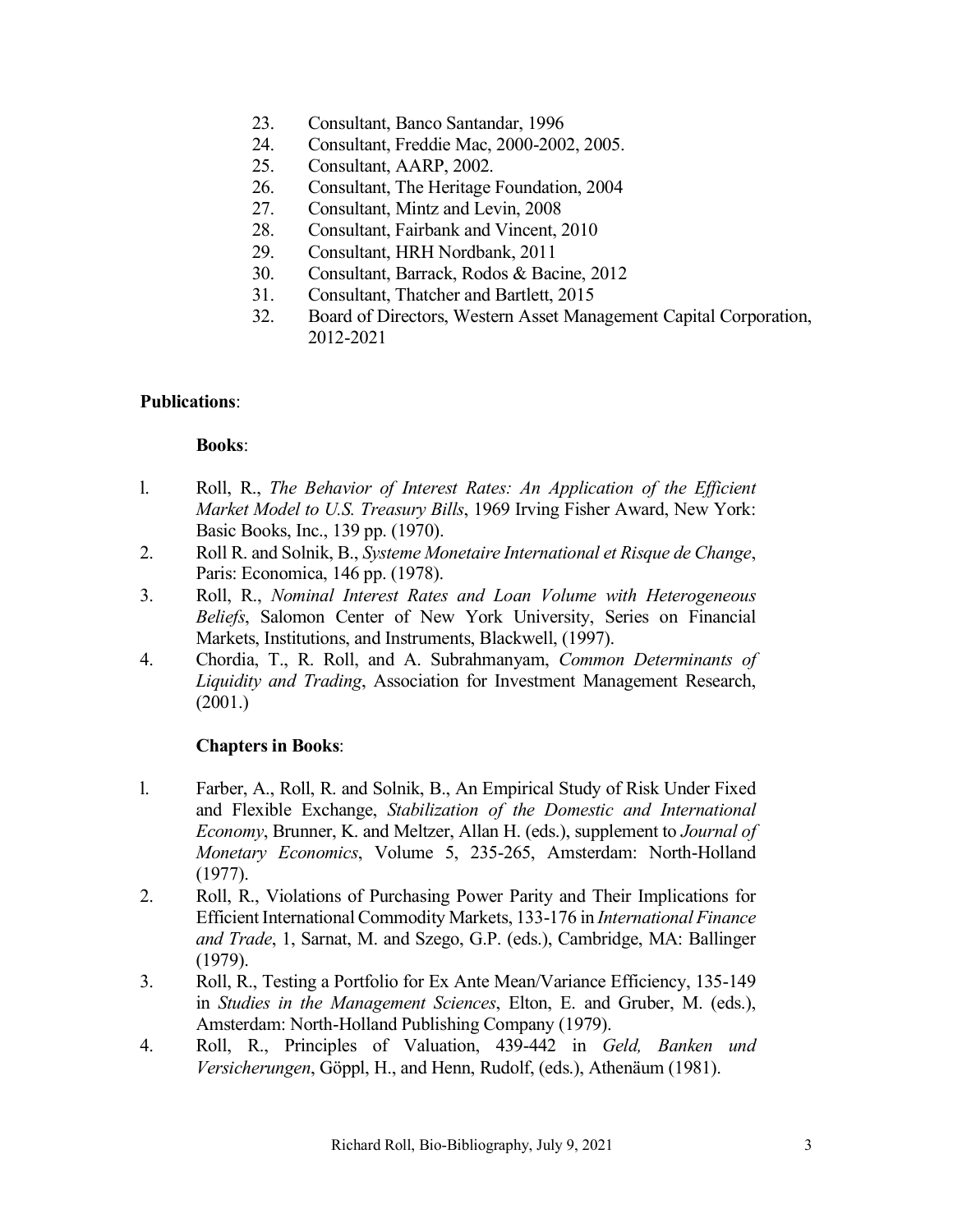- 5. Hinich, M.J. and Roll, R., Measuring Nonstationarity in the Parameters of the Market Model, 1-51, in *Research in Finance*, Vol. III, Levy, H. (ed.), JAI Press, Inc. (1981).
- 6. Roll, R., Collateralized Mortgage Obligations: Characteristics, History, Analysis, 7-43 in *Mortgage-Backed Securities*, Fabozzi, F. (ed.), Chicago: Probus (1987).
- 7. Roll, R., Empirical Evidence on Takeover Activity and Shareholder Wealth, 241-252 in *Knights, Raiders and Targets*, Coffee, J., Rose-Ackerman, S. and Lowenstein, L. (eds.), New York: Oxford University Press (1987).

Reprinted in *Modern Finance & Industrial Economics*, Papers in Honor of J. Fred Weston, Copeland, T. (ed.), New York: Basil Blackwell, 74-91 (1987).

- 8. Pinkus, S.M., Hunter, S.M. and Roll, R., An Introduction to the Mortgage Market and Mortgage Analyses, 187-233 in *Advances in Bond Analysis and Portfolio Strategies*, Fabozzi, F. and Garlicki, T.D. (eds.), Chicago: Probus (1987).
- 9. Roll, R., The International Crash of October, 1987, in *Black Monday and The Future of Financial Markets*, Meltzer, A. (ed.), Dow-Jones-Irwin (1988).
- 10. Roll, R., Weather, in *The New Palgrave Dictionary of Money and Finance*, Newman, P., Milgate, M. and Eatwell, J. (eds.), The Stockton Press (1992).
- 11. Roll, R., Investment Banking, in *The New Palgrave Dictionary of Money and Finance*, Newman, P., Milgate, M. and Eatwell, J. (eds.), The Stockton Press (1992).
- 12. Burmeister, E., Roll, R., and Ross, S., A Practitioner's Guide to Arbitrage Pricing Theory, in Institute of Chartered Financial Analysts, *A Practitioner's Guide to Factor Models*, 1994.
- 13. Roll, R., Style Return Differentials: Illusions, Risk Premiums, or Investment Opportunities?, in *The Handbook of Equity Style Management*, Coggin, T., and F. Fabozzi, (eds.), Frank J. Fabozzi Associates, 1995.
- 14. Roll, R., Weighting the Components of the *Index of Economic Freedom*, in Miles, M., E. Feulner, and M. O'Grady, (eds), *2004 Index of Economic Freedom*, 2004.
- 15. Roll, R., Economic and Political Freedom: The Keys to Development, in Miles, M., (ed), *The Road to Prosperity: The 21st Century Approach to Economic Development*, Heritage Books, 2004.

# **Professional Journal Articles**:

- l. Roll, R., Interest-Rate Risk and the Term Structure of Interest Rates: Comment, *Journal of Political Economy* (December 1966).
- 2. Fama, E. and Roll, R., Some Properties of Symmetric Stable Distributions, *Journal of the American Statistical Association*, 63, 817-836 (September 1968).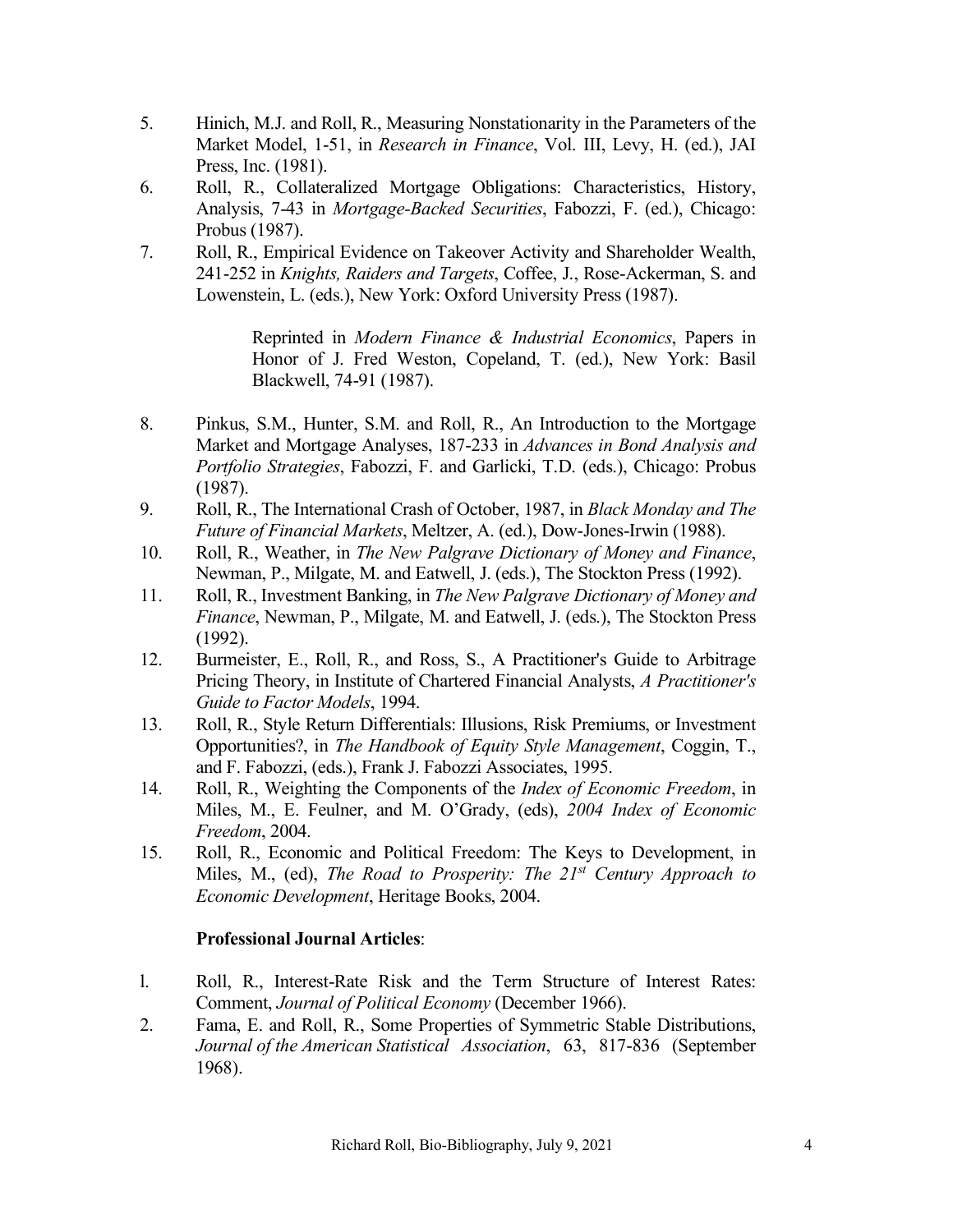- 3. Fama, E., Fisher, L., Jensen, M. and Roll, R., The Adjustment of Stock Prices to New Information, *International Economic Review*, 10, 1, 1-21 (February 1969).
- 4. Geisel, M., Roll, R. and Wettick, R., The Effectiveness of State and Local Regulation of Handguns: A Statistical Analysis, *Duke Law Journal*, 1969, 647-676 (August 1969).
- 5. Roll, R., Bias in Fitting the Sharpe Model to Time-Series Data, *Journal of Financial and Quantitative Analysis*, 4, 3, 271-289 (September 1969).
- 6. Roll. R., Investment Diversification and Bond Maturity, *Journal of Finance*, 26, l, 51-66 (March l971).
- 7. Roll, R., Expectations and the Demand for Bonds: Comment, *American Economic Review*, 61, 1, 225-228 (March 1971).
- 8. Fama, E. and Roll, R., Parameter Estimates for Symmetric Stable Distributions, *Journal of the American Statistical Association*, 66, 334, 331- 338 (June 1971).
- 9. Kaplan, R. and Roll, R., Investor Evaluation of Accounting Information: Some Empirical Evidence, *Journal of Business*, 45, 2, 225-257 (April l972).
- l0. Roll, R., Interest Rates on Monetary Assets and Commodity Price Index Changes, *Journal of Finance*, 27, 2, 251-277 (May 1972).
- ll. Roll, R., Interest Rates and Price Expectations During the Civil War, *Journal of Economic History*, 32, 2, 476-498 (June 1972).

Reprinted in *War Finance*, Volume II, L. Neal, ed., (Elgar: 1994).

- l2. Kaplan, R. and Roll, R., Accounting Changes and Stock Prices, (a condensed version of Investor Evaluation of Accounting Information: Some Empirical Evidence), *Financial Analysts Journal*, 1-6 (January/February 1973).
- l3. Roll, R., Evidence on the Growth-Optimum Model, *Journal of Finance*, 28, 3, 551-566 (June 1973).

Reprinted in *The Kelly Capital Growth Investment Criterion*, MacLean, L., Thorp, E., and Ziemba, W., (eds.), New Jersey: World Scientific, 2011.

- l4. Roll, R., Assets, Money and Commodity Price Inflation Under Uncertainty: Demand Theory, *Journal of Money Credit and Banking*, 5, 4, 905-923 (November 1973).
- l5. Bogue, M. and Roll, R. Capital Budgeting of Risky Projects with Imperfect Markets for Physical Capital, *Journal of Finance*, 29, 2, 601-613 (May 1974).
- l6. Roll, R., Rational Response to the Money Supply, *Journal of Political Economy*, 82, 3, 587-597 (May/June 1974).
- l7. Roll, R. and Solnik, B., A Pure Foreign Exchange Asset Pricing Model, *Journal of International Economics*, 7, 161-179 (1977).
- l8. Roll, R., A Critique of the Asset Pricing Theory's Tests, *Journal of Financial Economics*, 4, 129-176 (March 1977).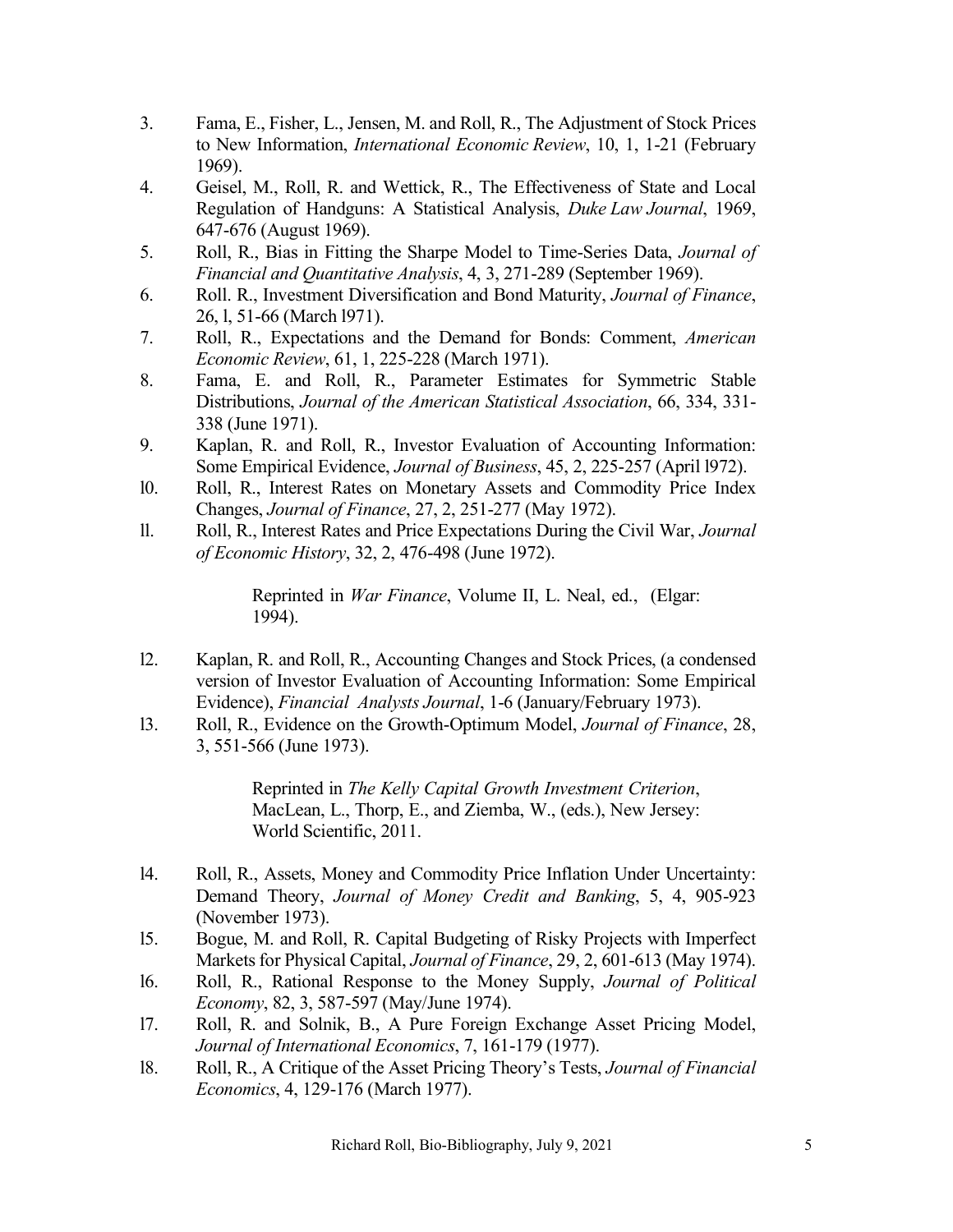Reprinted in *Empirical Research in Capital Markets*, Schwert, G. and Smith, C. (eds.), New York: McGraw-Hill(1992).

- l9. Roll, R., An Analytic Valuation Formula for Unprotected American Call Options on Stocks with Known Dividends, *Journal of Financial Economics*, 5, 251-258 (March 1977).
- 20. Roll, R. and Ross, S.A., Comments on Qualitative Results for Investment Proportions, *Journal of Financial Economics*, 5, 265-268 (March 1977).
- 21. Roll, R., Ambiguity When Performance is Measured by the Securities Market Line, *Journal of Finance*, 33 1051-1069 (September 1978).

Reprinted in *The Theory of Business Finance*, Archer, S. and D'Ambrosio, C. (eds.), New York: MacMillan, 2522-2543 (1983).

22. Jacquillat, B. and Roll, R., French Index-Linked Bonds for U.S. Investors?, *Journal of Portfolio Management*, 75, 24-30 (Spring 1979).

> Reprinted in *International Investing*, Bernstein, P. (ed.), New York: Institutional Investor Books, 186-199 (1983).

- 23. Roll, R. and Solnik, B., On Some Parity Conditions Encountered Frequently in International Economics, *Journal of Macroeconomics*, I, 3, 267-283 (Summer 1979).
- 24. Roll, R., A Reply to Mayers and Rice [1979], *Journal of Financial Economics*, 7, 391-400 (December 1979).
- 25. Roll, R., Performance Evaluation and Benchmark Errors [I], *Journal of Portfolio Management*, 6, 5-12 (Summer 1980).
- 26. Roll, R., Orthogonal Portfolios, *Journal of Financial and Quantitative Analysis*, 15, 5, 1005-1023 (December 1980).
- 27. Roll, R. and Ross, S.A., An Empirical Investigation of the Arbitrage Pricing Theory, *Journal of Finance*, 35, 5, 1073-1103 (December 1980).

Reprinted in *The Theory of Business Finance*, Archer, S. and D'Ambrosio, C. (eds.), New York: MacMillan (1983).

Reprinted in *Static Asset Pricing Models*, Lo, A.W., ed., Elgar (2007).

- 28. Roll, R., Performance Evaluation and Benchmark Errors [II], *Journal of Portfolio Management*, 7, 17-22 (Winter 1981).
- 29. Cornell, B., and Roll, R., Strategies for Pairwise Competitions in Markets and Organizations, *Bell Journal of Economics*, 12, 1, 201-213 (Spring 1981).
- 30. Roll, R., A Possible Explanation of the Small Firm Effect, *Journal of Finance*, 36, 4, 879-888 (September 1981).
- 31. Roll, R, The Turn-of-the-Year Effect and the Return Premia of Small Firms, *Journal of Portfolio Management*, 9, 18-28 (Winter 1983).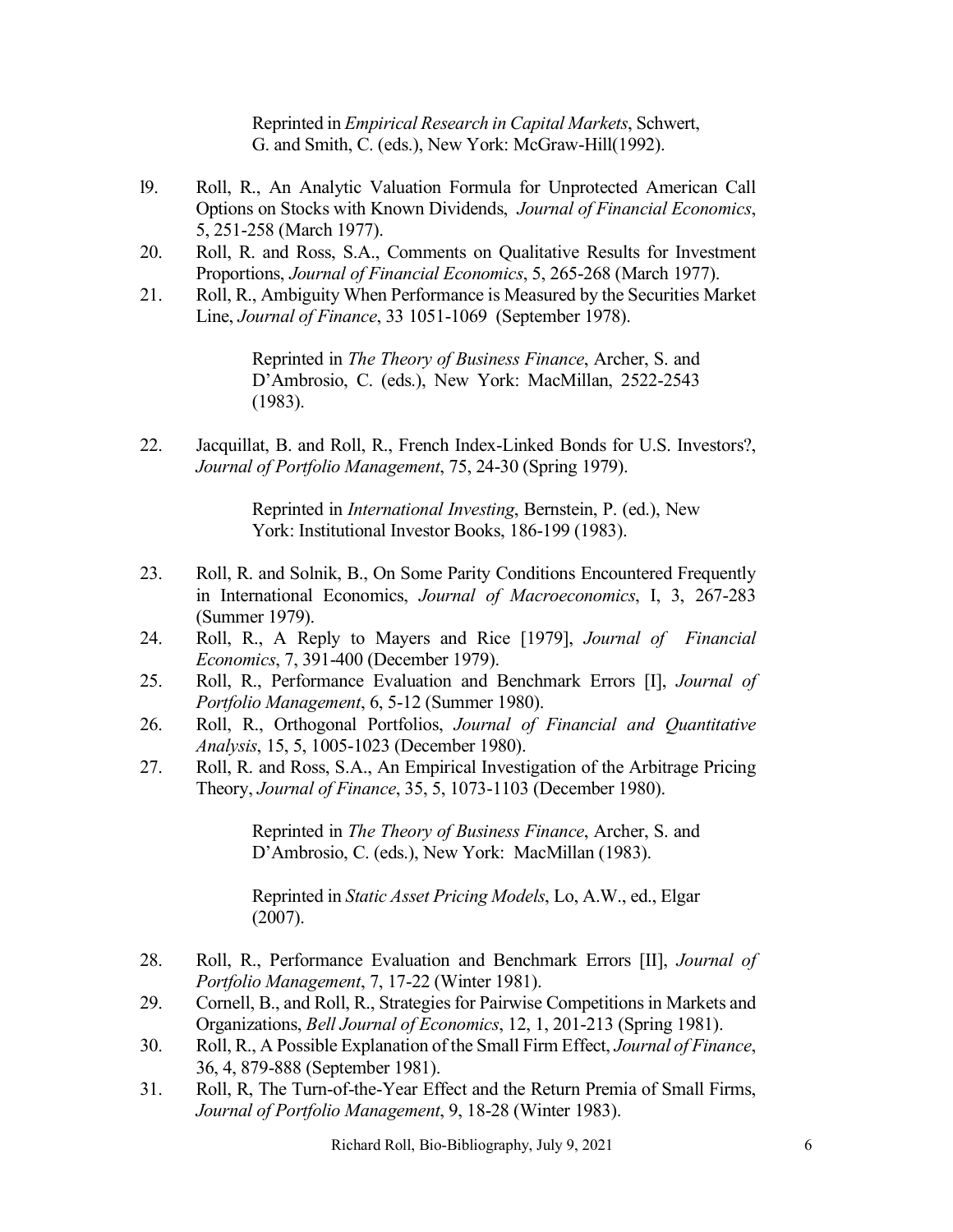- 32. Geske, R. and Roll, R., The Fiscal and Monetary Linkage Between Stock Returns and Inflation, *Journal of Finance*, 38, 1, 1-33 (March 1983).
- 33. Roll, R. and Ross, S.A., Regulation, The Capital Asset Pricing Model and the Arbitrage Pricing Theory, *Public Utilities Fortnightly*, 111, 22-28 (May 1983).
- 34. Geske, R., Roll, R., and Shastri, K., Over-the-Counter Option Market Dividend Protection and Biases in the Black/Scholes Model: A Note, *Journal of Finance*, 38, 4, 1271-1277 (September 1983).
- 35. Roll, R., On Computing Mean Returns and the Small Firm Premium, *Journal of Financial Economics*, 12, 371-386 (November 1983).
- 36. Roll, R., After-Tax Investment Results from Long-Term vs. Short-term Discount Coupon Bonds, *Financial Analysts Journal*, 43-54 (January/February 1984).
- 37. Geske, R. and Roll, R., On Valuing American Call Options with the Black/Scholes European Formula, *Journal of Finance*, 39, 2, 443-455 (June 1984).
- 38. Roll, R. and Ross, S.A., A Critical Reexamination of the Empirical Evidence on the Arbitrage Pricing Theory: A Reply, *Journal of Finance*, 39, 2, 347-350 (June 1984).

Reprinted in *Static Asset Pricing Models*, Lo, A., (ed), Elgar (2007)

- 39. Roll, R. and Ross, S.A., The Arbitrage Pricing Theory Approach to Strategic Portfolio Planning, *Financial Analysts Journal*, 14-26 (May/June 1984).
- 40. Roll, R., A Simple Implicit Measure of the Effective Bid-Ask Spread in an Efficient Market, *Journal of Finance*, 39, 4, 1127-1139 (September 1984).

Reprinted in *Continuous-Time Methods and Market Microstructure*, Lo, A.W., ed., Elgar (2007).

- 41. Roll, R., Orange Juice and Weather, *American Economic Review*, 74, 5, 861- 880 (December 1984).
- 42. Roll, R., A Note on the Geometry of Shanken's CSR  $T^2$  Test for Mean/Variance Efficiency, *Journal of Financial Economics*, 14, 349-357 (September 1985).
- 43. Roll, R., The Hubris Hypothesis of Corporate Takeovers, *Journal of Business*, 59, 2, 197-216 (April 1986).

Reprinted in *Advances in Behavioral Finance*, Thaler, R. (ed.), (Russell Sage Foundation, 1993).

Reprinted in *Readings in Mergers and Acquisitions*, Gaughan, P., ed., (Blackwell, 1994).

Reprinted in *Mergers and Acquisitions*, Krug, J., ed., (Sage, 2008).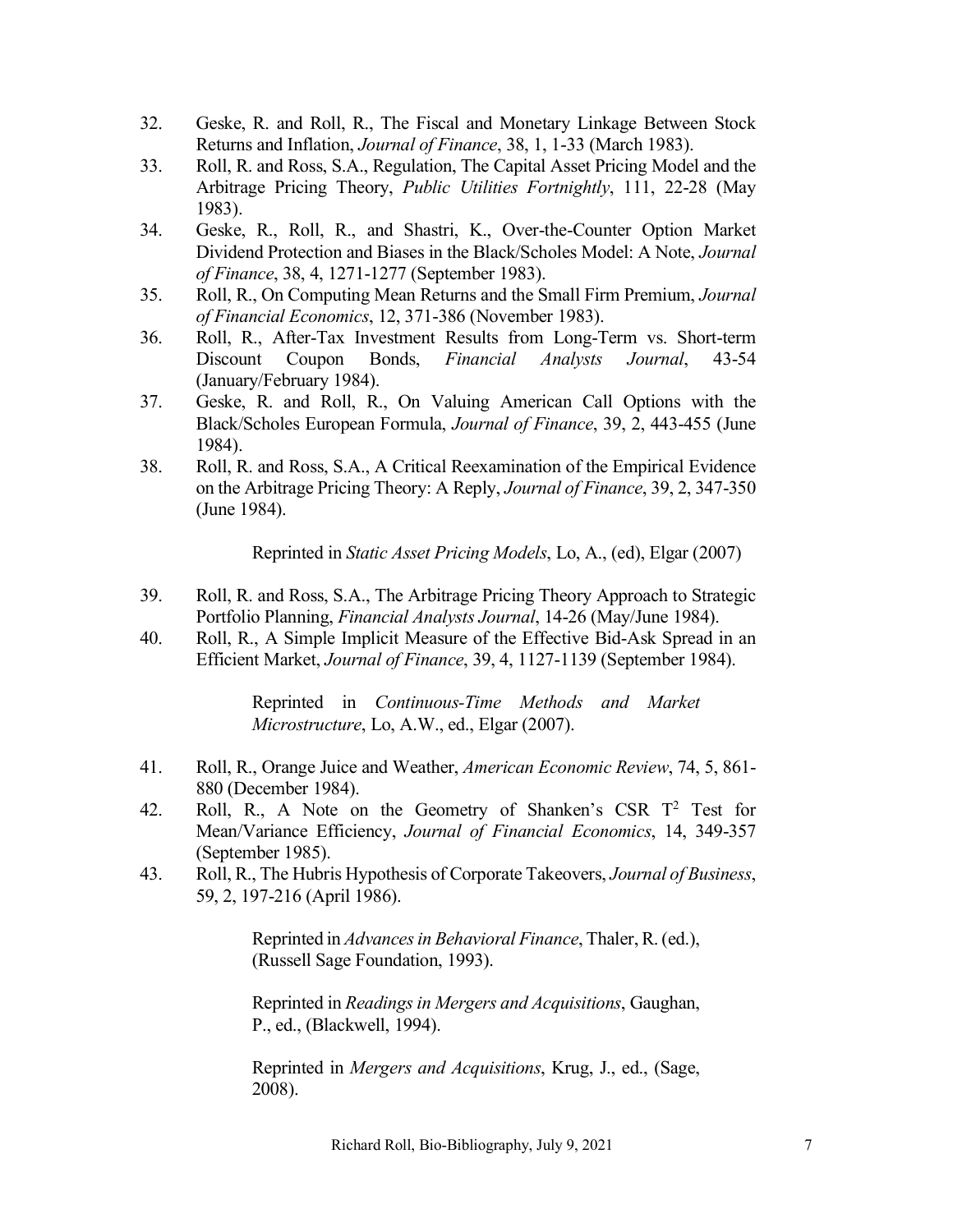Reprinted in *Classics in Corporate Law and Economics*, Macey, J., ed., (Elgar, 2008).

44. Chen, N., Roll, R., and Ross, S.A., Economic Forces and the Stock Market, *Journal of Business*, 59, 3, 383-403 (July 1986).

Reprinted in *Static Asset Pricing Models*, Lo, A., (ed), Elgar (2007)

45. French, K.R. and Roll, R., Stock Return Variances: The Arrival of Information and the Reaction of Traders, *Journal of Financial Economics*, 17, 5-26 (September 1986).

> Reprinted in *Empirical Research in Capital Markets*, Schwert, G. and Smith, C. (eds.), New York: McGraw-Hill (1992).

- 46. Roll, R., La Theorie Financiere et les Affaires, *Politique Economique*, 14-19 (October 1986).
- 47. Queen, M., and Roll, R., Firm Mortality: Using Market Indicators to Predict Survival, *Financial Analysts Journal* (May/June 1987).
- 48. Roll, R., Adjustable Rate Mortgages: The Indexes, *Housing Finance Review* 6, 2, 137-152 (Summer 1987).
- 49. Roll, R., Recent Innovations in Collateralized Mortgage Obligations, *Housing Finance Review* (Winter 1988).
- 50. Bartholomew, L., Berk, J. and Roll, R., Adjustable Rate Mortgages: Prepayment Behavior, *Housing Finance Review*, 7, 1, 31-46 (Spring 1988).
- 51. Berk, J. and Roll, R., Adjustable Rate Mortgages: Valuation, *Journal of Real Estate Finance and Economics,* 1, 2, 163-184 (June 1988).
- 52. Roll, R., R<sup>2</sup>, *Journal of Finance*, 43, 2, 541-566 (July 1988). (1987 Presidential Address to the American Finance Association).

Reprinted in *Statistical Models of Asset Returns*, Lo, A. W., ed., Elgar, (2007).

53. Roll, R., The International Crash of October 1987, *Financial Analysts Journal* 19-35 (September-October 1988).

> Reprinted from *Black Monday and The Future of Financial Markets*, Meltzer, A. (ed.), Dow-Jones-Irwin (1988).

> Reprinted in *The International Finance Reader*, Kolb, R.W. (ed.), Kolb Publishing (1991).

> Reprinted in *Stock Market Crashes and Speculative Manias*, White, E. (ed.), Elgar, (1996).

54. Richard, S.F. and Roll, R., Prepayments on Fixed-Rate Mortgage-Backed Securities, *Journal of Portfolio Management*, 73-82 (Spring 1989).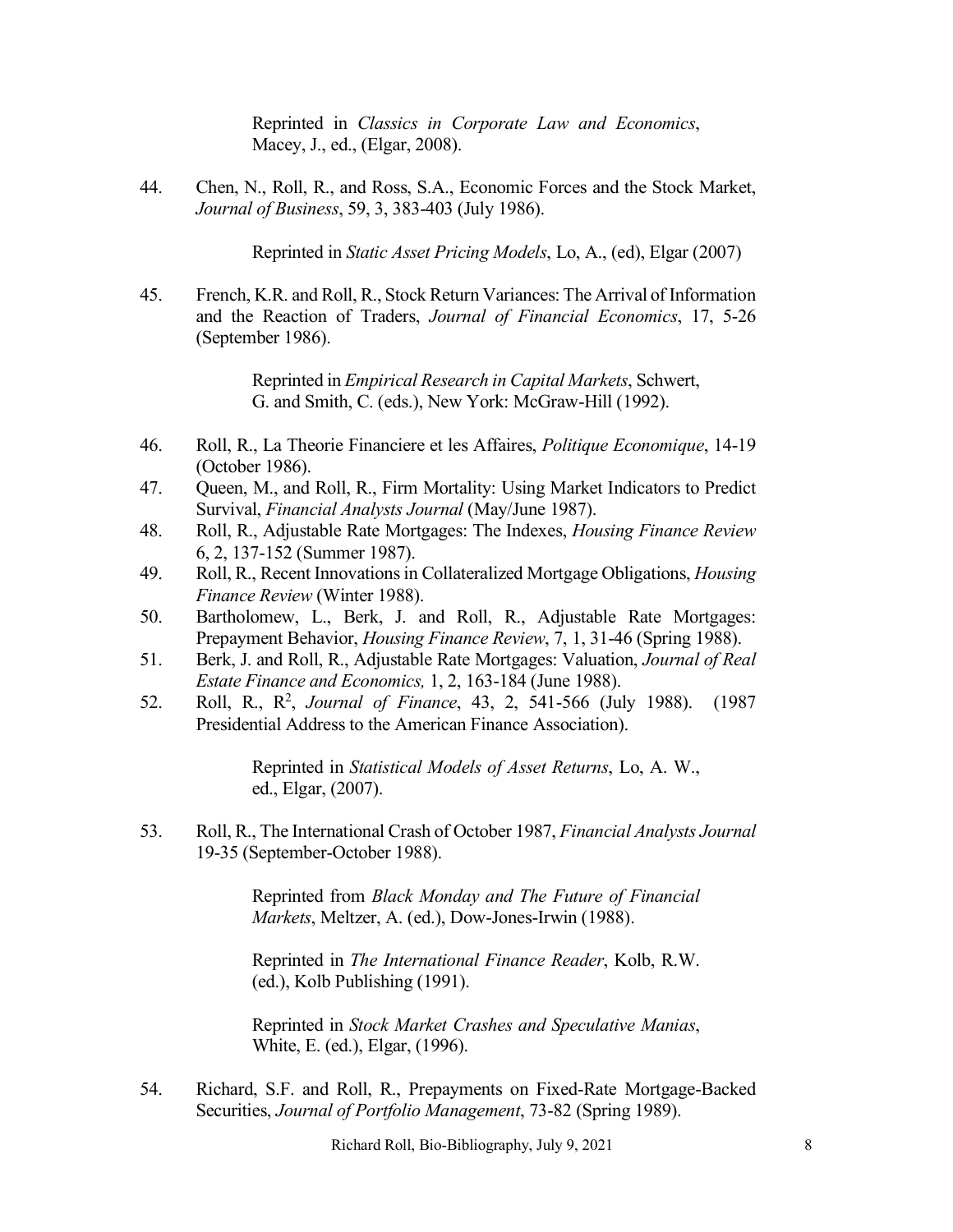- 55. Roll, R., Price Volatility, International Market Links, and Their Implications for Regulatory Policies, *Journal of Financial Services Research*, 3, 211-246 (December 1989).
- 56. Roll, R., La Gestion del Riesgo en Las Instituciones de Ahorro, Mas Alla del Desfase de Duracion (trad. Amadeo Reynes Pascual), *ICE Revista de Economia*, 688, 218-241 (Diciembre 1990).
- 57. Roll, R. and Ross, S.A., Impôt Progressif et Inégalité du Revenu, *FINECO*, 1, 1, 107-130 (Automne 1991).
- 58. Roll, R., Industrial Structure and The Comparative Behavior of International Stock Market Indices, *Journal of Finance*, 47, 1, 3-41 (March 1992).
- 59. Roll, R., A Mean/Variance Analysis of Tracking Error, *Journal of Portfolio Management*, 13-22 (Summer 1992).
- 60. Roll, R., S.A. Ross, On the Cross-Sectional Relation Between Expected Returns and Betas, *Journal of Finance*, 101-121, (March 1994).
- 61. Roll, R., What Every CFO Should Know About Scientific Progress in Financial Economics: What is Known, and What Remains to be Resolved, *Financial Management,* 69-75, (Summer 1994).
- 62. Roll, R., An Empirical Survey of Indonesian Equities, 1985-1991, *Pacific Basin Finance Journal*, (Summer 1995).
- 63. Roll, R., U.S. Treasury Inflation-Indexed Bonds: The Design of a New Security, *Journal of Fixed Income*, 9-28, (December, 1996).
- 64. Pedrosa, M. and R. Roll, Systematic Risk in Corporate Bond Credit Spreads, *Journal of Fixed Income*, (December, 1998).
- 65. Chakrabarti, Rajesh, and R. Roll, Learning from others, reacting, and market quality, *Journal of Financial Markets*, (May, 1999).
- 66. Roll, R., and Shu Yan, An Explanation of the Forward Premium "Puzzle", *European Financial Management,* (June, 2000), 121-148.
- 67. Chordia, T., R. Roll, and A. Subrahmanyam, Commonality in Liquidity, *Journal of Financial Economics,* 56, (April, 2000), 3-28.

Reprinted in *Stock Market Liquidity*, F-S. Lhabitant and G. Gregoriou, eds, John Wiley & Sons, (2008).

- 68. Chakrabarti, R., and R. Roll, East Asia and Europe During the 1997 Asian Collapse: A Clinical Study of a Financial Crisis, *Journal of Financial Markets* 5, (August 2000), 1-30*.*
- 69. Chordia, T., R. Roll and A. Subrahmanyam, Co-Movements in Bid-Ask Spreads and Market Depth, *Financial Analysts Journal* 56, (September/October, 2000), 23-27.
- 70. Chordia, T., R. Roll and A. Subrahmanyam, Market Liquidity and Trading Activity, *Journal of Finance* 56, (April, 2001), 501-530.
- 71. Chordia, T., Roll, R., and Subrahmanyam, A., Order Imbalance, Liquidity and Market Returns, *Journal of Financial Economics* 65, (July 2002), 111-130.

Reprinted in *Stock Market Liquidity*, F-S. Lhabitant and G. Gregoriou, eds, John Wiley & Sons, (2008).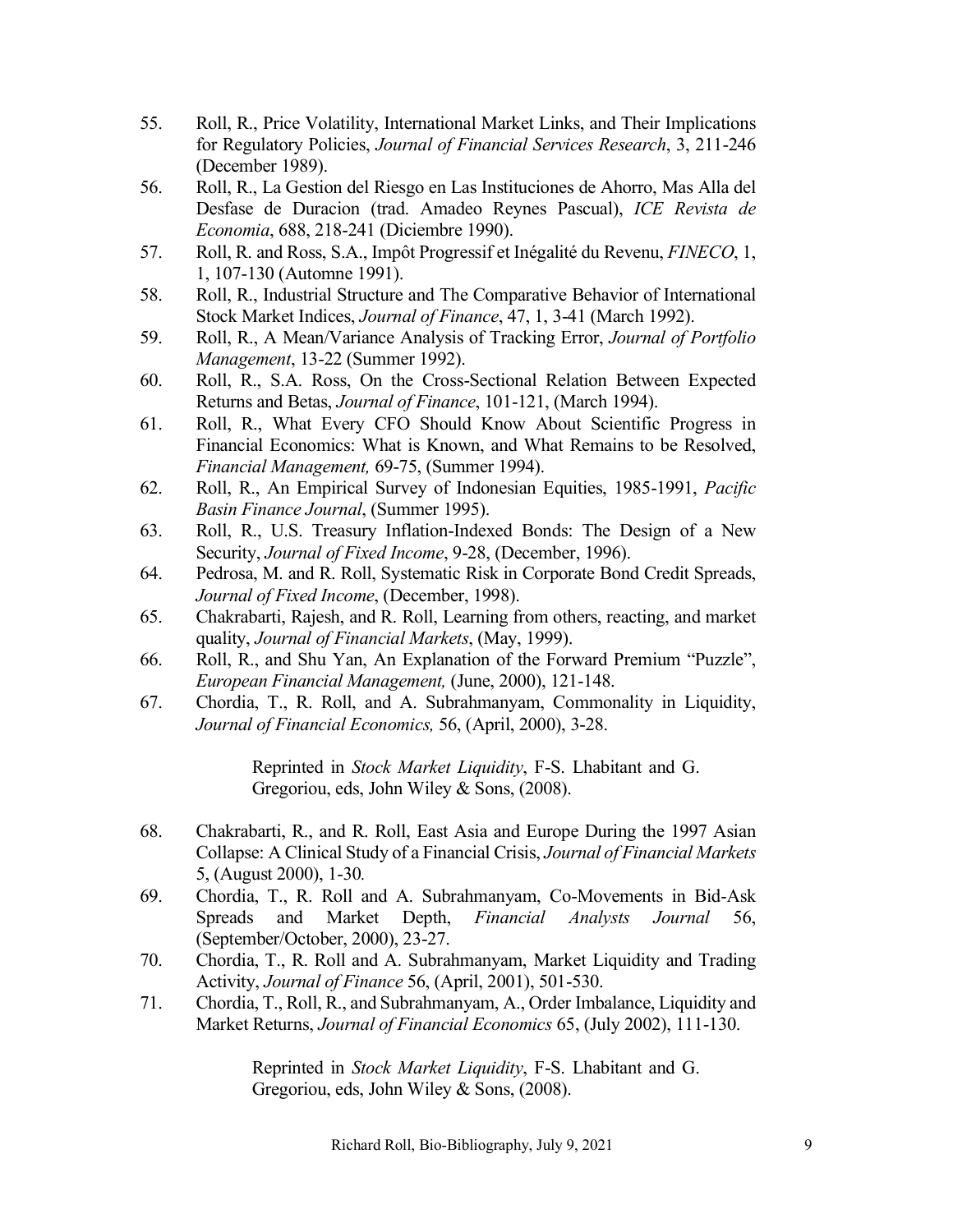- 72. Roll, R., Rational Infinitely-Lived Asset Prices Must be Non-Stationary, *Journal of Banking and Finance* 26, (June 2002), 1093-1097.
- 73. Roll, R., Benefits to Homeowners from Mortgage Portfolios Retained by Fannie Mae and Freddie Mac, *Journal of Financial Services Research* 23, 1 (February 2003), 29-42.
- 74. Roll, R., and J. Talbott, Political Freedom, Economic Liberty, and Prosperity, *Journal of Democracy* 14, 3, (July, 2003), 75-89.
- 75. Chordia, T., R. Roll, and A. Subrahmanyam, Determinants of Daily Fluctuations in Liquidity and Trading Activity, *Cuadernos de Economía* 40, 121 (December 2003), 728-751.
- 76. Roll, R., Empirical TIPS, *Financial Analysts Journal*, 60, 1 (January/February 2004), 31-53. (Winner of the Graham and Dodd Award for the best paper of the year, 2004.)
- 77. Lee, Y., Liu, Y., Roll, R., and Subrahmanyam, A., Order Imbalances and Market Efficiency: Evidence from the Taiwan Stock Exchange, *Journal of Financial and Quantitative Analysis*, 39, 2 (June, 2004), 327-341.
- 78. Atkas, N., E. De Bodt, and Roll, R., Market Response to European Regulation of Business Combinations, *Journal of Financial and Quantitative Analysis* 39, 4 (December, 2004), 731-757.
- 79. Cornell, B., and Roll, R., A Delegated Agent Asset Pricing Model, *Financial Analysts Journal* 61, 4 (January/February, 2005), 57-69. (Winner of a Graham and Dodd Scroll for Excellence, 2005.)
- 80. Elayan, F., Pukthuanthong, K., and Roll, R., Investors Like Firms That Expense Employee Stock Options *AND* They Dislike Firms That Fail to Expense, *Journal of Investment Management*, 3, 1 (First Quarter 2005), 75- 98.
- 81. Chowdhry, B., Roll, R., and Xia, Y., Extracting Inflation from Stock Returns to Test Purchasing Power Parity, *American Economic Review* 95, 1 (March 2005), 255-276.
- 82. Chordia, T., Roll, R., and Subrahmanyam, A., Evidence on the Speed of Convergence to Market Efficiency, *Journal of Financial Economics* 76, 2 (May 2005), 271-292.

Reprinted in *Stock Market Liquidity*, F-S. Lhabitant and G. Gregoriou, eds, John Wiley & Sons, (2008).

- 83. Roll, R., and Talbott, J., Revenue Inégal et Lutte des Classes: L'Angle Positif, *FINECO* 15 (2005), 1-29*.*
- 84. Lee, Y., Liu, Y., Roll, R., and Subrahmanyam, A., Taxes and Dividend Clientele: Evidence from Trading and Ownership Structure, *Journal of Banking and Finance* 30, 1 (January, 2006), 229-246.
- 85. Elayan, F., Pukthuanthong, K., and Roll, R., Investor Reaction to Inter-Corporate Business Contracting: Evidence and Explanation, *Economic Notes* 35, 3 (2006), 253-291.
- 86. Atkas, N., E. De Bodt, and Roll, R., Is European M&A Regulation Protectionist? *Economic Journal* 117, (July, 2007), 1096-1121.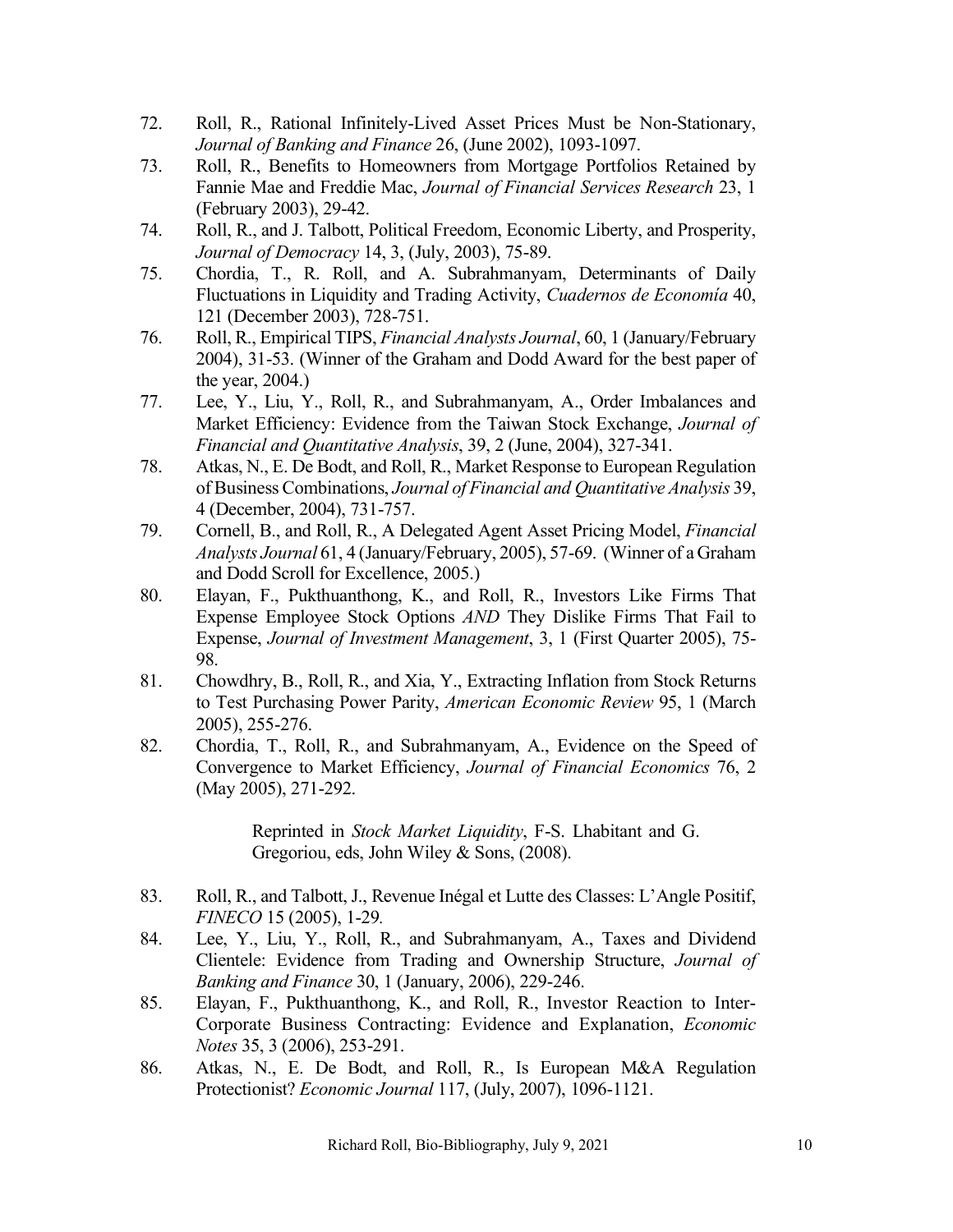- 87. Roll, R., Schwartz, E., and Subrahmanyam, A., Liquidity and the Law of One Price: The Case of the Futures-Cash Basis, *Journal of Finance* 62, 5 (October 2007), 2201-2234*.*
- 88. Pukthuanthong, K., Roll, R., and Walker, T., How Employee Stock Options and Executive Equity Ownership Affect Long Term IPO Operating Performance, *Journal of Corporate Finance* 13, 5 (December, 2007), 695- 720.
- 89. Chordia, T., Roll, R., and Subrahmanyam, A., Liquidity and Market Efficiency, *Journal of Financial Economics* 87, 2 (February, 2008), 249-268.
- 90. Pukthuanthong-Le, K., and Roll, R., Global Market Integration: An Alternative Measure and Its Application, *Journal of Financial Economics* 94, 2 (November, 2009), 214-232.
- 91. Roll, R., Schwartz, E., and Subrahmanyam, A., Options Trading Activity and Firm Valuation 94, 3 (December, 2009), *Journal of Financial Economics*, 345-360*.*
- 92. Atkas, N., E. De Bodt, and Roll, R., Learning, Hubris and Corporate Serial Acquisitions, *Journal of Corporate Finance* 15, 5 (December, 2009), 543- 561.
- 93. Roll, R., Schwartz, E., and Subrahmanyam, A., O/S, The Relative Trading Activity in Options and Stock, *Journal of Financial Economics* 91, 1 (April 2010), 1-17.
- 94. Levy, M., and Roll, R., The Market Portfolio May Be Mean-Variance Efficient After All, *Review of Financial Studies* 23, 6 (June, 2010), 2464- 2491*.*
- 95. Roll, R., and Subrahmanyam, A., Liquidity Skewness, *Journal of Banking and Finance* 34, 10 (October, 2010), 2562-2571.
- 96. Atkas, N., E. De Bodt, and Roll, R., Negotiations under the threat of an auction, *Journal of Financial Economics* 98, 1 (November, 2010), 241-255.
- 97. Aktas, N., De Bodt, E., and Roll, R., Serial acquirer bidding: An empirical test of the learning hypothesis, *Journal of Corporate Finance* 17, 1 (February, 2011), 18-32.
- 98. Roll, R., The Possible Misdiagnosis of a Crisis, *Financial Analysts Journal* 67, 2 (March/April 2011), 12-17.
- 99. Pukthuanthong-Le, K., and Roll, R., Gold and the Dollar (and the Euro, Yen and Pound), *Journal of Banking and Finance* 35, (August, 2011), 2070-2083.
- 100. Chordia, T., Roll, R., and Subrahmanyam, Recent Trends in Trading Activity and Market Quality, *Journal of Financial Economics* 101, 2 (August, 2011), 243-263.
- 101. Levy, Moshe, and Richard Roll, A New Perspective on the Validity of The CAPM: Still Alive And Well, *Journal of Investment Management* 10, 3, (2012), 9-20.
- 102. Aktas, N., De Bodt, E., and Roll, R., Learning from Repetitive Acquisitions: Evidence from the Time Between Deals, *Journal of Financial Economics* 108, (April, 2013), 99-117.
- 103. Roll, R., Volatility, Correlation, and Diversification in a Multi-Factor World, *Journal of Portfolio Management* 39, 2, (Winter 2013), 11-18.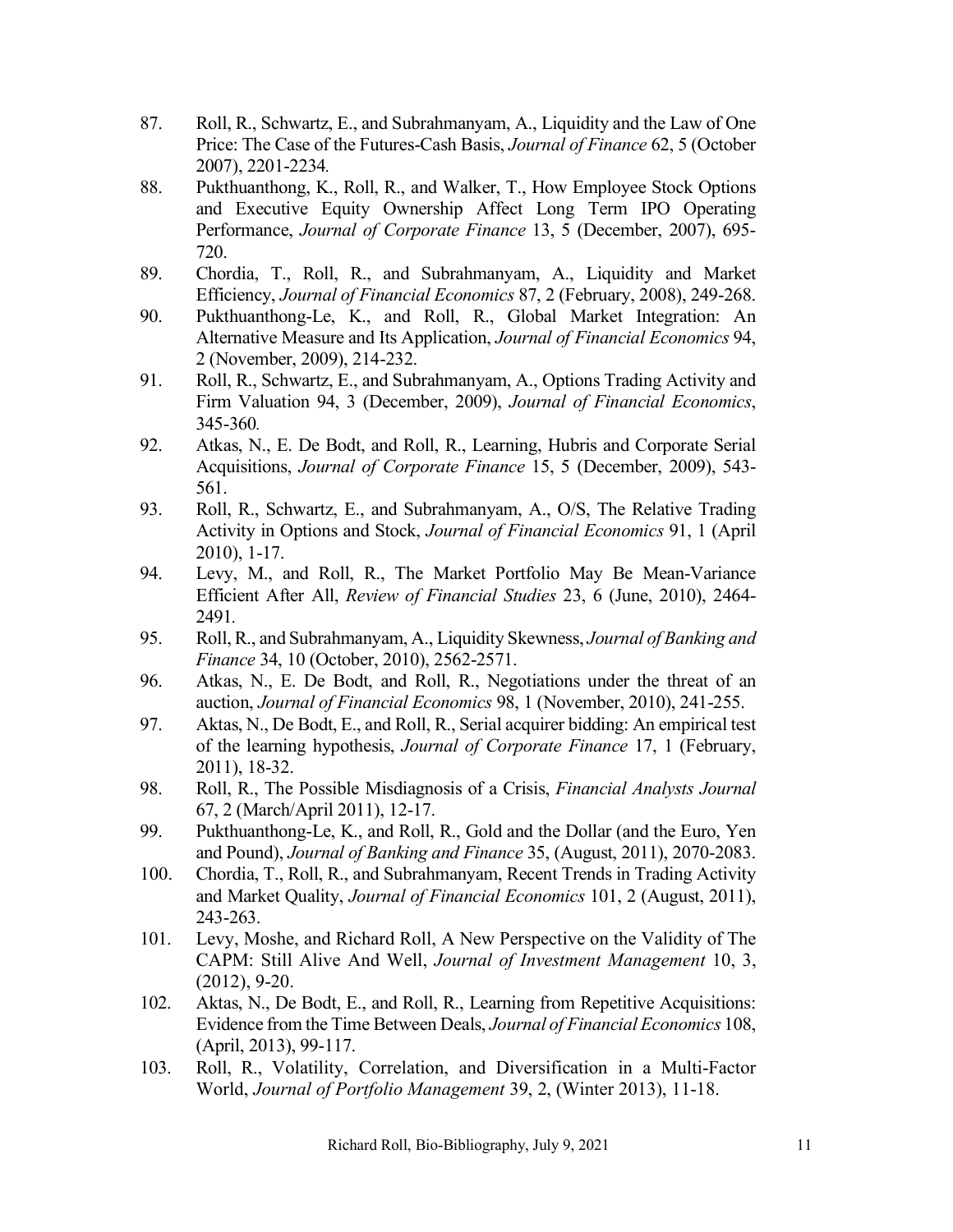- 104. Chowdhry, B., Roll, R., and Saxena, K., Development and Freedom as Risk Management, *Finance Research Letters* 10, (September, 2013), 103-109.
- 105. Roll, R., Schwartz, E., and Subrahmanyam, A., Trading Activity in the Equity Market and Its Contingent Claims: An Empirical Investigation, *Journal of Empirical Finance* 28, (September, 2014), 13-35.
- 106. Aktas, N., De Bodt, E., and Roll, R., MicroHoo: Lessons from a takeover attempt, *Journal of Corporate Finance* 30, (February, 2015), 98-113.
- 107. DeAngelo, H., and Roll, R., How Stable are Corporate Capital Structures? *Journal of Finance* 70, (February, 2015), 373-418.
- 108. Cotter, J., and Roll, R., An Anatomy of REITs: Returns, Risks and Distributional Characteristics, *Real Estate Economics* 43, 1 (2015).
- 109. Pukthuanthong, K., and Roll, R., Internationally Correlated Jumps, *Review of Asset Pricing Studies* 5, 1 (June, 2015), 92-111.
- 110. Levy, M., and R. Roll, (Im)Possible Frontiers: A Comment, *Critical Finance Review* 4, (2015), 139-148.
- 111. Cotter, J., Gabriel, S., and Roll, R., Can Housing Risk Be Diversified? A Cautionary Tale from the Recent Boom and Bust, *Review of Financial Studies* 28, 3 (2015), 913-936.
- 112. Aktas, N., De Bodt, E., H. Bollaert, and Roll, R., CEO Narcissism and the Takeover Process: From Private Initiation to Deal Completion, *Journal of Financial and Quantitative Analysis* 51 (February, 2016), 113-137,
- 113. Levy, M., and Roll, R., Seeking Alpha? It's a Bad Guideline for Portfolio Optimization, *Journal of Portfolio Management*, (Special Issue, 2016), 107- 112.
- 114. DeAngelo, H., and Roll, R., Capital Structure Instability, *Journal of Applied Corporate Finance* 28, (Fall, 2016), 38-52, (a simplified version of #107.)
- 115. Levy, M., and Roll, R., Generalized Portfolio Performance Measures: Optimal Overweighting of Fees Relative to Sample Returns, *Journal of Portfolio Managemen*t 44, (Winter, 2018), 66-75.
- 116. De Bodt, E., Cousin, J., and Roll, R., Full-Stock Payment Marginalization in M&A Transactions, *Management Science* 64 (February, 2018), 760-783.
- 117. Roll, R., and Srivastava, A., Mimicking Portfolios, *Journal of Portfolio Management* 44 (Spring, 2018), 21-35.
- 118. De Bodt, E., Cousin, J., and Roll, R., Empirical Evidence of Overbidding in M&A Contests, *Journal of Financial and Quantitative Analysis,* 53, (August, 2018), 1547-1579.
- 119. Cousin, J-G, De Bodt, E., and Roll, R., Improved Methods for Detecting Acquirer Fixed Effects, *Journal of Empirical Finance*, 50, (January, 2019), 20-42.
- 120. Pukthuanthong, K., Roll, R., and Subrahmanyam, A., A Protocol for Factor Identification, *Review of Financial Studies*, 32 (April, 2019), 1573-1607.
- 121. Jegadeesh, N., Noh, J., Pukthuanthong, K., Roll, R. and Wang, J., Empirical Tests of Asset Pricing Models with Individual Assets: Resolving the Errorsin-Variables Bias in Risk Premium Estimation, *Journal of Financial Economics*, 133 (2019), 273-298.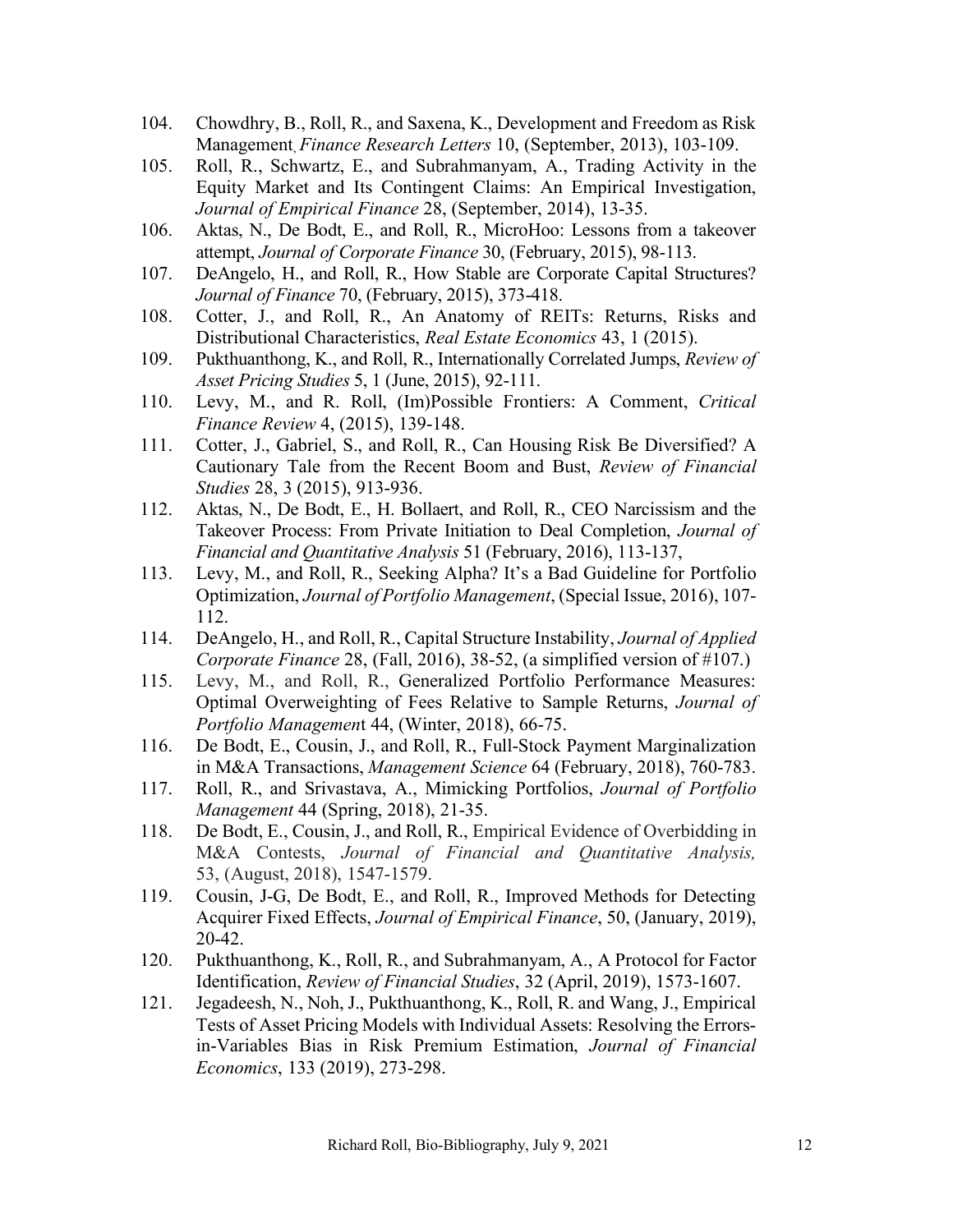- 122. Plott, C., Roll, R., Seo, H., and Zhao, H., Tick Size, Price Grids and Market Performance: Stable Matches as a Model of Market Dynamics and Equilibrium, *Games and Economic Behavior*, 118, (2019), 7-28.
- 123. Bongaerts, D., Roll, R., Rösch, D., van Dijk, M., and Yuferova, D., The Propagation of Shocks Across International Equity Markets: A Microstructure Perspective, *Management Science*, (to appear, 2021.)
- 124. Roll, R., The Efficient Frontier: A Note on the Curious Difference Between Variance and Standard Deviation, *Journal of Portfolio Management*, (to appear, 2021)

# **Conference Proceedings**:

- l. Roll, R., Comments on Premiums on German and Austrian Convertible Bonds, pp. 207-209, *Proceedings of the 1974 European Finance Association*, Jouy-en-Josas (1974).
- 2. Roll, R., Can Two-Factor Linear Models of Asset Returns Be Tested? 153- 172, *Proceedings of the 1975 European Finance Association*, London (September 25-27, 1975).
- 3. Roll, R., The Sensitivity of Performance Measurement to Index Composition, *Conference on New Issues on the Capital Asset Pricing Model*, Washington State University, Coeur d'Alene, Idaho (March 7-9, 1979).
- 4. Roll, R., The Capital Asset Pricing Model: Sixteen Years Later, *Proceedings of the Seminar on the Analysis of Security Prices*, 24, 1 (May 1979), Center for Research on Securities Prices, The University of Chicago.
- 5. Roll, R., Principles of Valuation, 439-442, *Geld, Banken und Versicherungen*, Band I, Göppl, H. and Henn, R. (eds.), Konigstein, Athenäum (1981).
- 6. Roll, R. The Contributions of Merton Miller to Financial Practice, 117-128, in *Geld, Banken, und Versicherungen*, Band III, Heilmann, W.R. (ed.), VVW Karlsruhe (1990).
- 7. Roll, R., Volatility of U.S. And Japanese Stock Markets: A Symposium, 25- 35 in *Journal of Applied Corporate Finance*, The University of Michigan (Spring 1992).

# **Book Reviews**:

- 1. Review of *Mathematics and Computers in Soviet Economic Planning*, Hardt, J.P., et. al., in *Journal of Financial and Quantitative Analysis*, 3, 363-366 (September 1968).
- 2. Review of *Strategies and Rational Decisions in the Securities Options Market*, Malkiel, G. B., and Quandt, L.E., in *Journal of the American Statistical Association* (1970).
- 3. Review of *An Introduction to Risk and Return from Common Stock*, Brealey, R.A., in *Journal of Financial and Quantitative Analysis*, 5, 501-503 (December 1970).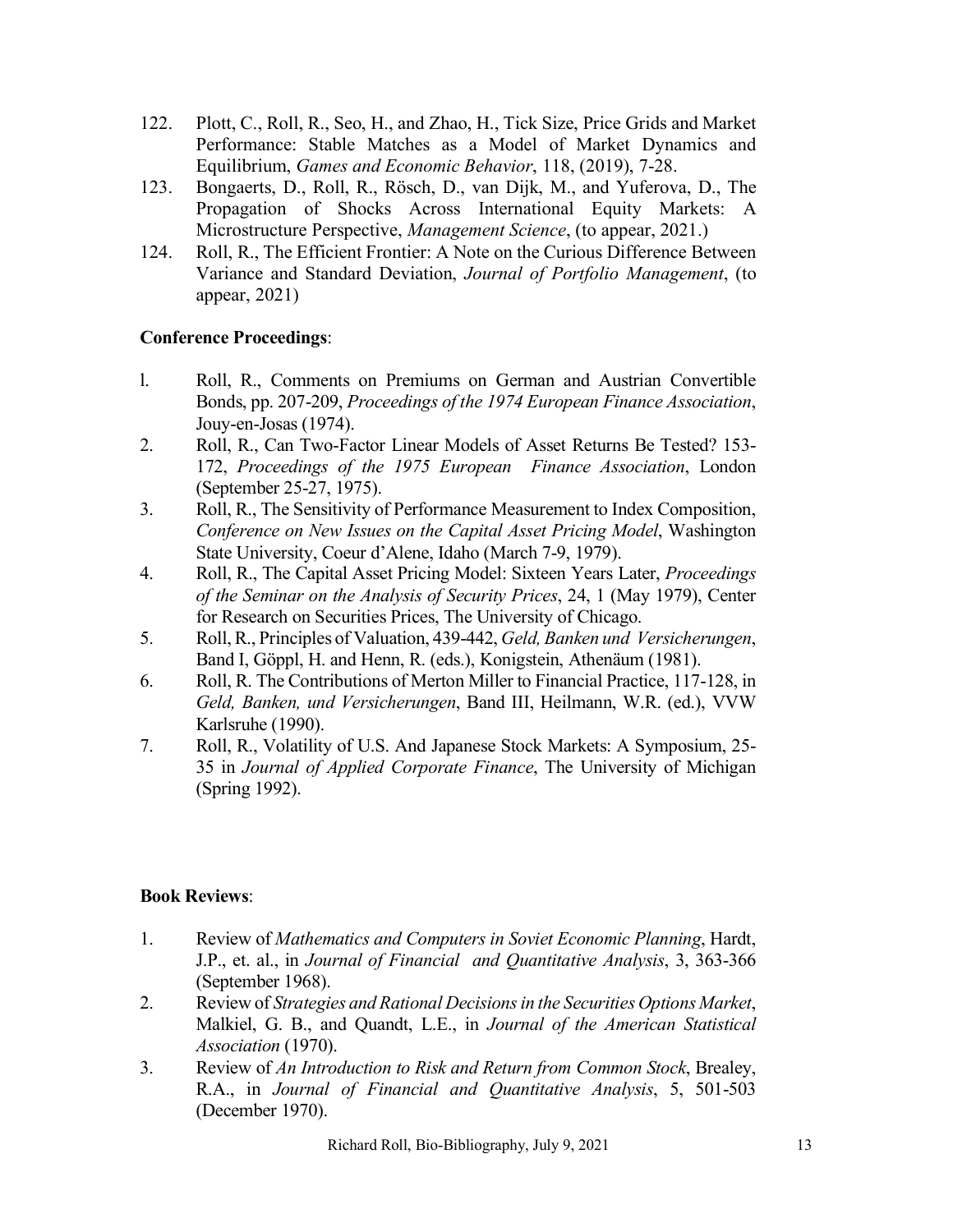- 4. Review of *Essays on Interest Rates*, Guttentag, J.M., and Cagan, P., in *Econometrica* (1972).
- 5. Review of *New Series on Home Mortgage Yields Since 1951*, Guttentag, J.M., and Beck, M., in *Journal of the American Statistical Association*, 67, 247 (March 1972).
- 6. Review of *Les Marches Financiers et la gestion de porte-feuille*, Jacquillat, B., and Solnik, B., in *Analyse Financiere* (1975).
- 7. Review of *Numerical Techniques in Finance*, Benninga, S., in *Journal of Finance*, 45, 4, 1347-1349 (September 1990).

# **Working Papers**:

- 1. Roll, R. and Ross, S. A., Progressive Taxation and the Inequality of After-Tax Income, #5-80, 32 pp. (May 1980; Revised January 1983), french language version printed as Impôt Progressif et Inégalité du Revenu, *FINECO*, 1, 1, 107-130 (Automne 1991).
- 2. Roll, R., Capital Formation, Innovation, and Tax Policy: The Situation of Italy, #1-85, 14 pp. (January 1985).
- 3. Roll, R., The Misuse of Duration and Convexity (August 1986), Spanish language version printed as La Gestion del Riesgo en Las Instituciones de Ahorro, Mas Alla del Desfase de Duracion (trad. Amadeo Reynes Pascual), *ICE Revista de Economia*, 688, 218-241 (Diciembre 1990).
- 4. Roll, R., Managing Risk in Thrift Institutions: Beyond the Duration Gap, #13-88, 27 pp. (April 1987).
- 5. Roll, R., and J. Talbott, Why Many Developing Countries Just Aren't, (November, 2001). Available in Spanish as "Países en Vías de Desarrollo no Logran Desarrollarse," from The Heritage Foundation in the series: Proyecto Libertad Económica.
- 6. Roll, R., and Talbott, J., The End of Class Warfare: An Examination of Income Disparity, (April, 2005), published in French as "Revenue Inégal et Lutte des Classes: L'Angle Positif," *FINECO* 15 (2005), 1-29*.*
- 7. Pukthuanthong-Le, K., and Roll, R., Real Interest Rates, Inflation, and Real Estate Returns: A Comparison of the U.S. and Canada, (October, 2007).

Winner of Best Paper Award, International Conference on Economics, Finance and Accounting, Taipei, June 2009.

- 8. Geske, R., Roll, R., and Zhang, Y., Alternative Variance Estimators for Pricing Options, (May, 2008).
- 9. Roll, R., and J. Fred Weston, Average and Marginal Tobin's q as Indictors of Future Growth Opportunities, Expected Return and Risk, (December 2008).
- 10. Berger, D., Pukthuanthong, K., and Roll, R., On Valuing Human Capital and Relating It to Macroeconomic Conditions, (February, 2014.)
- 11. De Bodt, E., Bollaert, H., Grandin, P., and Roll, R., Regulating CEO Narcissism, (February, 2015.)
- 12. Pukthuanthong, K., and Roll, R., An Agnostic and Practically Useful Estimator of the Stochastic Discount Factor, (February, 2018.)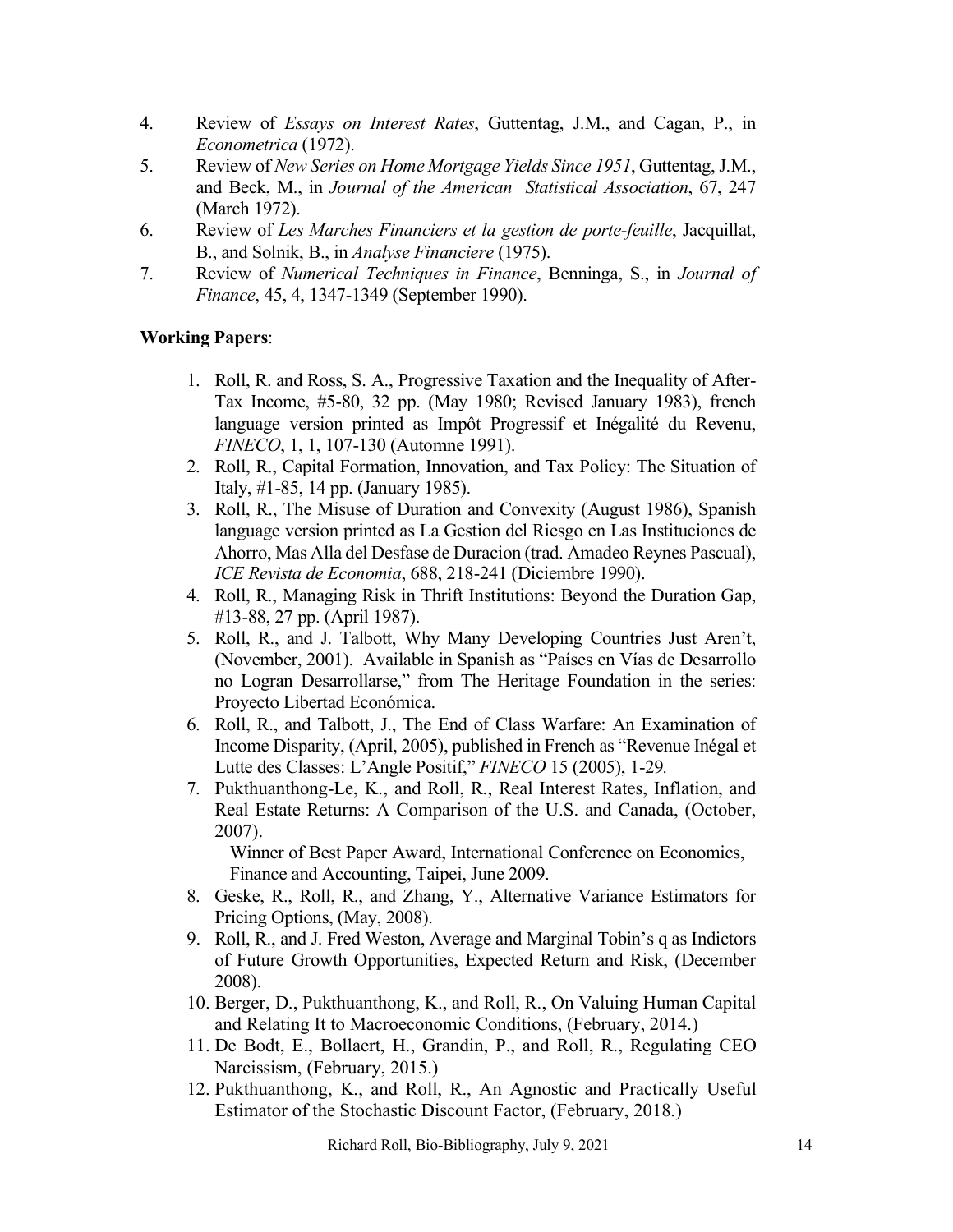- 13. Cotter, J., Gabriel, S., and Roll R., Nowhere to Run, Nowhere to Hide, Asset Diversification in a Flat World, (February, 2018.)
- 14. De Bodt, E., Eckbo, E., and Roll, R., Corporate Rivalry and Return Comovement, (July, 2018.)
- 15. Pukthuanthong, K., Roll, R., Wang, J., and Zhang, T., A Toolkit for Factor Mimicking Portfolios, (November, 2018.)
- 16. Pukthuanthong, K., Roll, R. and A. Subrahmanyam, Changing Expected Returns Can Induce Spurious Serial Correlation, (January, 2021.)

### **Abstracts**:

- l. Hinich, M. and Roll, R., Abstract Measuring Non-Stationarity in the Stochastic Process of Asset Returns, *Journal of Financial and Quantitative Analysis*, 10, 4, p. 687 (1975).
- 2. Roll, R., Asset Pricing Theory: General Issues and Recent Results (Extended Abstract), *III Symposium on Operations Research*, Oettli, W. and Steffans, F. (eds.), Universität Mannheim, Athenäum (September 1978).

# **Industry Papers**:

- 1. Roll, R., Current Relative Values of High and Low Coupon GNMAs, Goldman, Sachs & Co. (March 1986).
- 2. Roll, R., Collateralized Mortgage Obligations: Characteristics, History, Analysis, Goldman, Sachs & Co. (April 1986).

Printed in *Mortgage-Backed Securities*, Fabozzi, F., (ed.) Chicago: Probus, 1987.

- 3. Roll, R., Stripped Mortgage-Backed Securities, Goldman, Sachs & Co., 30 pp. (October 1986).
- 4. Bartholomew, L., Berk, J. and Roll, R., Adjustable Rate Mortgages: An Introduction, Goldman, Sachs & Co., 19 pp. (November 1986).
- 5. Roll, R., Adjustable Rate Mortgages: The Indexes, Goldman, Sachs & Co. (December, 1986).

Printed in *Housing Finance Review* (Fall 1987).

6. Roll, R., Recent Innovations in Collateralized Mortgage Obligations, Goldman, Sachs & Co. 44 pp. (January 1987).

> Printed in *Housing Finance Review*, 6, 137-152, (Winter 1988).

7. Pinkus, S.M., Hunter, S.M. and Roll, R., An Introduction to the Mortgage Market and Mortgage Analysis, Goldman, Sachs & Co., 41 pp. (February 1987).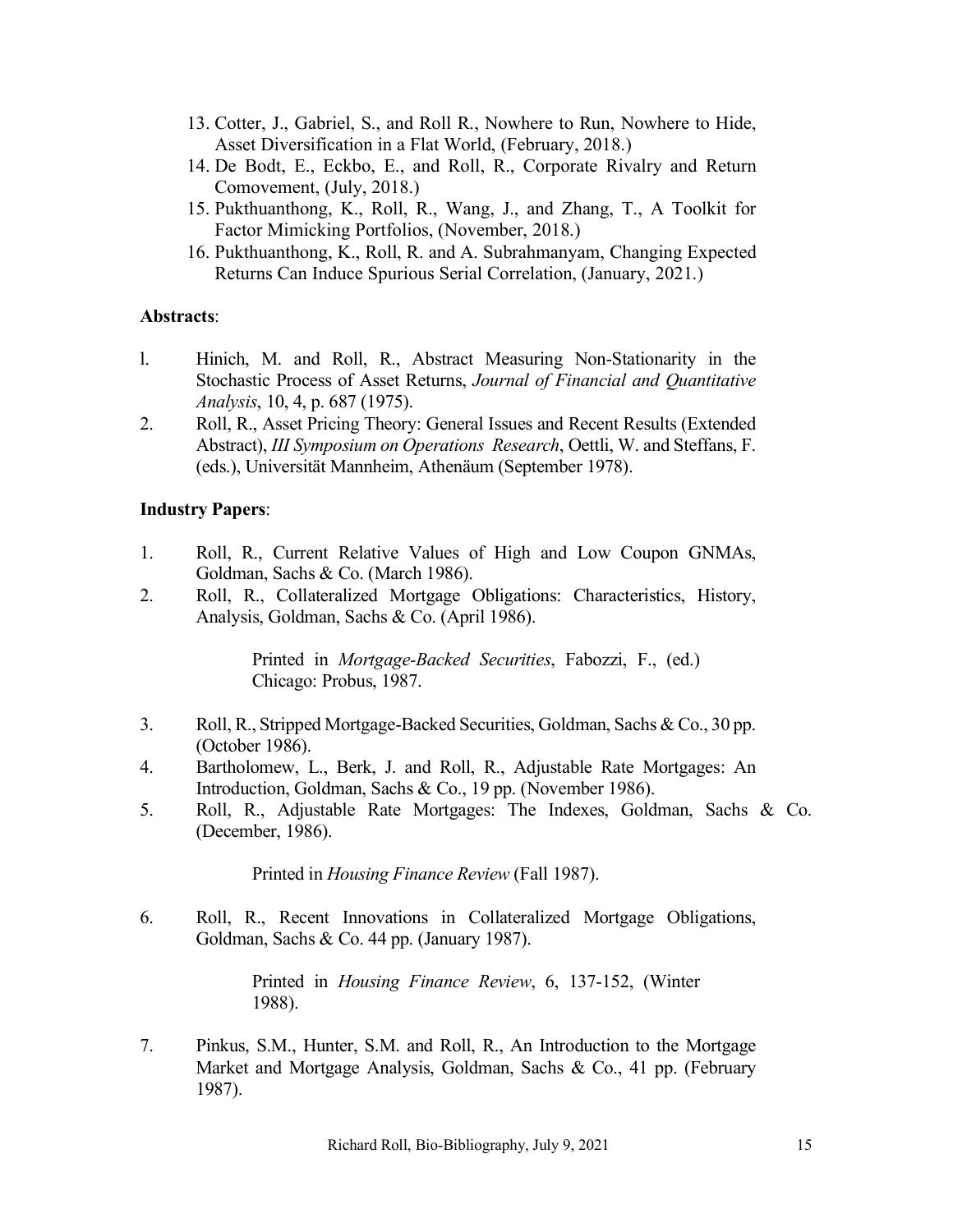Printed in *Advances in Bond Analysis and Portfolio Strategies*, Fabozzi, F., and Garlicki, T.D. (eds.), Chicago, Probus (1987).

8. Bartholomew, L., Berk, J. and Roll, R., Adjustable Rate Mortgages: Prepayment Behavior, Goldman, Sachs & Co. (February 1987).

Printed in *Housing Finance Review*, 7, 31-46,(Spring 1988).

9. Berk, J. and Roll, R., Adjustable Rate Mortgages: Valuation, Goldman, Sachs & Co. (August 1987).

> Printed in *Journal of Real Estate Finance*, 1, 163-184 (June 1988).

### **Teaching**:

Courses Taught at UCLA:

| Mgt. 213A        | Intermediate Probability and Statistics, Fall 1977, Fall 1978                                                                                                                                                                                                     |  |  |  |  |
|------------------|-------------------------------------------------------------------------------------------------------------------------------------------------------------------------------------------------------------------------------------------------------------------|--|--|--|--|
| <b>Mgt. 213B</b> | Empirical Statistical Modelling, Winter 1989                                                                                                                                                                                                                      |  |  |  |  |
| Mgt. 230         | Theory of Finance, 1979                                                                                                                                                                                                                                           |  |  |  |  |
| Mgt. 231D        | Mergers, Acquisitions and Restructuring, Spring 2013                                                                                                                                                                                                              |  |  |  |  |
| Mgt. 232A        | Security Analysis and Portfolio Management, Summer 1978,<br>Fall, 1997                                                                                                                                                                                            |  |  |  |  |
| Mgt. 232B        | Fixed Income Markets, Spring 1988, Winter 1989, Spring<br>1995, Spring 1997, Spring 2001                                                                                                                                                                          |  |  |  |  |
| Mgt. 233A        | Money and Capital Markets, Fall 1976, Winter 1977, Spring<br>1977, Fall 1978, Winter 1978, Spring 1980, Spring 1981                                                                                                                                               |  |  |  |  |
| Mgt. 233B        | Financial Institutions, Fall 1976, Winter 1977, Winter 1981,<br>Fall 1981, Spring 1984                                                                                                                                                                            |  |  |  |  |
| Mgt. 234A        | International Financial Markets, Fall 1992, Spring 1993, Fall<br>1993, Fall 1994, Spring 1996, Spring, 1999, Fall, 1999, Spring<br>2000, Fall 2000, Spring 2002, Spring 2004, Spring 2005,<br>Spring 2006, Spring 2007, Spring 2008, Spring 2009, Spring<br>2010. |  |  |  |  |
| Mgt. 237E        | Empirical Methods in Finance (MFE), Fall, 2012                                                                                                                                                                                                                    |  |  |  |  |
| <b>Mgt. 239B</b> | Doctoral Seminar in Finance, Winter 1984, Winter 1985                                                                                                                                                                                                             |  |  |  |  |
| Mgt. 239B        | Finance Research for MBAs, Fall 2012                                                                                                                                                                                                                              |  |  |  |  |
| Mgt. 239C        | Doctoral Course on Empirical Research in Finance, Spring<br>1978, Spring 1980, Spring 1981, Spring 1982, Spring 1983,<br>Fall 1999, Spring 2002, Spring 2004, Spring 2005, Spring<br>2010.                                                                        |  |  |  |  |
| Special          | Finance, UCLA/ISB (Hyderabad) joint<br>Quantitative<br>certificate program in financial engineering, Summer, 2008                                                                                                                                                 |  |  |  |  |
| Special          | Quantitative Portfolio Management, UCLA/Fudan (Shanghai) joint program<br>in financial engineering, October, 2011                                                                                                                                                 |  |  |  |  |
| Special          | Quantitative Portfolio Management, UCLA/Fudan (Shanghai) joint program<br>in financial engineering, September, 2012                                                                                                                                               |  |  |  |  |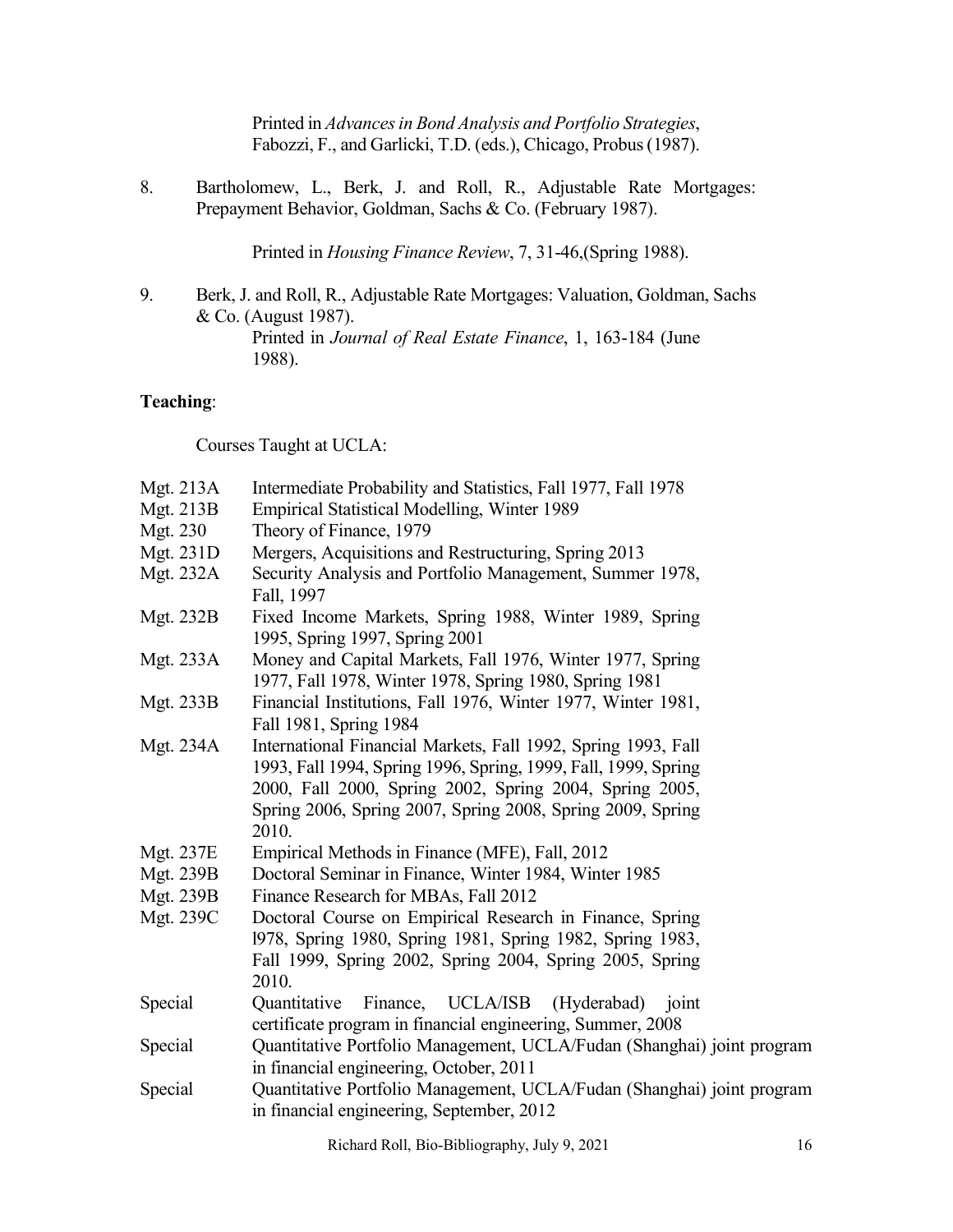### Courses taught at Caltech

- BEM 103 Introduction to Finance, Fall, 2014, Fall 2015, Fall 2016
- BEM 104 Investments, Spring 2019, Spring 2020, Spring 2021
- BEM 112 International Financial Markets, Spring 2018

#### **Chairmanships of Doctoral Committees**:

- 1. James Scott, 1972, Columbia University, Professor
- 2. John Long, 1972, University of Rochester, Professor.
- 3. Michel Levasseur, 1975, Université de Lille, Professeur.
- 4. Nai-fu Chen, 1981, University of California, Irvine, Professor.
- 5. Ashok Korwar, 1982, Indian Institute of Management, Professor.
- 6. Peter Bossaerts, 1986, University of Melbourne, Professor.
- 7. Aswath Damodaran, 1986, New York University, Professor.
- 8. Laura Field, 1996, Pennsylvania State University, Professor.
- 9. Rajesh Chakrabarti, 1999, Indian School of Business, Assistant Professor.
- 10. Pansy Lin, 2000, UCLA (Fink Center Executive Director, 2008-12)
- 11. Shu Yan, 2000, University of South Carolina, Professsor.
- 12. Belén Villalonga, 2001, New York University, Professor.
- 13. Amit Goyal, 2002, Swiss Finance Institute, Professor.
- 14. Laura Frieder, 2004, Purdue University, Assistant Professor.
- 15. Jason Hsu, 2004, Research Affiliates
- 16. Yuzhao Zhang, 2008, Oklahoma State University, Assistant Professor
- 17. Konark Saxena, 2011, University of New South Wales, Assistant Professor
- 18. Phillip Wool, 2013, State University of New York at Buffalo, Assistant Professor

### **Membership of Doctoral Committees**:

- 1. Ramon Botas Vigon, Economics, 1978
- 2. Frederick Furlong, Economics, 1978
- 3. Robert Stillman, Economics, 1978
- 4. Michael Melvin, Economics, 1980
- 5. Kuldeep Shastri, 1981
- 6. Gertrud Fremling, Economics, 1983.
- 7. David Cary, 1983
- 8. Maggie Queen, 1988
- 9. Erik Sirri, 1989
- 10. Paul Velapat, 1994
- 11. Gordon Delianedes, 2000
- 12. Javier Biscarri, 2001
- 13. Shingo Goto, 2002
- 14. Selale Tuzel, 2004
- 15. Feifei Li, 2004
- 16. Ehud Peleg, 2008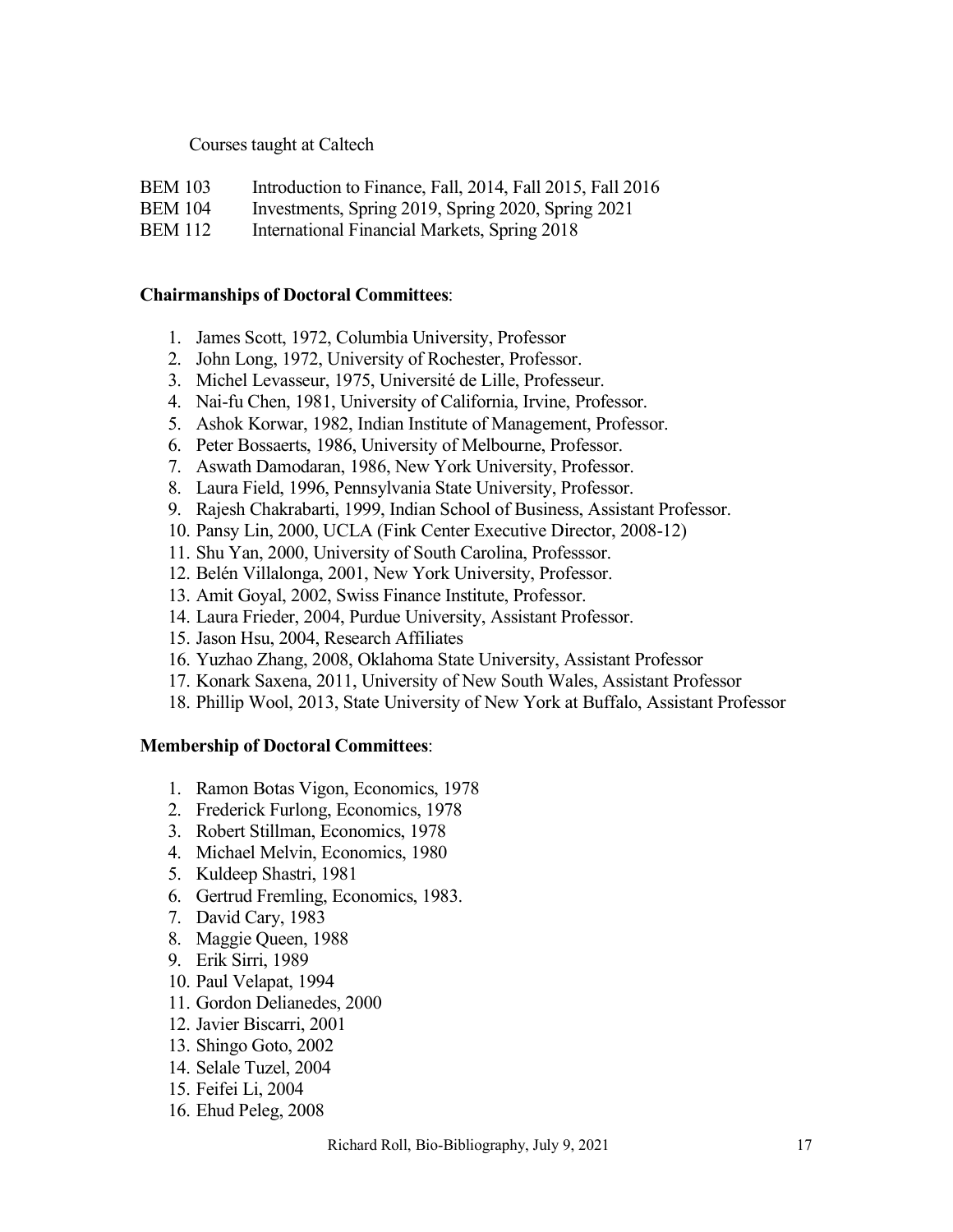- 17. Emre Erkut, 2009, (Rand Graduate School)
- 18. Alberto Plazzi, 2010
- 19. Florian Shultz, 2012
- 20. Rafael Porsani, 2016
- 21. Aurelien Philippot, 2016

### **Awards and Honors**:

- 1. Irving Fisher Award for the Best American Dissertation in Economics, 1968.
- 2. Third Prize, The Institute for Quantitative Research in Finance paper competition, 1980.
- 3. Second Prize, The Institute for Quantitative Research in Finance paper competition, 1983.
- 4. Distinguished Scholar Award, Eastern Finance Association, 1988.
- 5. Graham & Dodd Award for Best Financial Writing, Financial Analysts Federation and Institute of Chartered Financial Analysts, 1988, 1990, and 2004.
- 6. Fellow of The Econometric Society, 1989.
- 7. Leo Melamed Prize for outstanding scholarship by a business school Professor, 1990.
- 8. *Doctor Honoris Causa*, Universität Karlsruhe, Germany, 1995.
- 9. *Doctor Honoris Causa,* Université de Lille, France, 1998.
- 10. Distinguished Scholar Award, Southern Finance Association, 1999
- 11. Honorary Fellow of the European Institute for Advanced Study in Management, 1999.
- 12. Fellow of the American Finance Association, 2000
- 13. Fellow of the Financial Management Association, 2000
- 14. DFA/Fama Award for the best paper in the *Journal of Financial Economics* during 2000.
- 15. Roger F. Murray Prize, The Institute for Quantitative Research in Finance, 2001.
- 16. Nicholas Molodovsky Award for outstanding contributions to the profession, Association for Investment Management Research, 2002.
- 17. Winner of a Graham and Dodd Scroll for excellence, *Financial Analysts Journal*, 2005.
- 18. Named "Financial Engineer of the Year for 2009" by the International Association of Financial Engineers.
- 19. Winner of the Harry Markowitz prize for the best paper published during 2012 in the *Journal of Investment Management*, "A New Perspective on The Validity of The CAPM: Still Alive and Well."
- 20. Winner of the Bernstein-Fabozzi/Jacobs-Levy award for the best paper published during 2013 in the *Journal of Portfolio Management*, "Volatility, Correlation, and Diversification in a Multi-Factor World."
- 21. Winner of the Ross Best Paper Award for 2013 in *Finance Research Letters*, "Development and Freedom as Risk Management."
- 22. Dean's Award for Mentoring Doctoral Students, 2014, UCLA Anderson.
- 23. Winner of the Onassis Prize for Finance, 2015.
- 24. Winner of the Jack Treynor award from the Institute for Quantitative Research in Finance for "A Protocol for Factor Identification", 2016.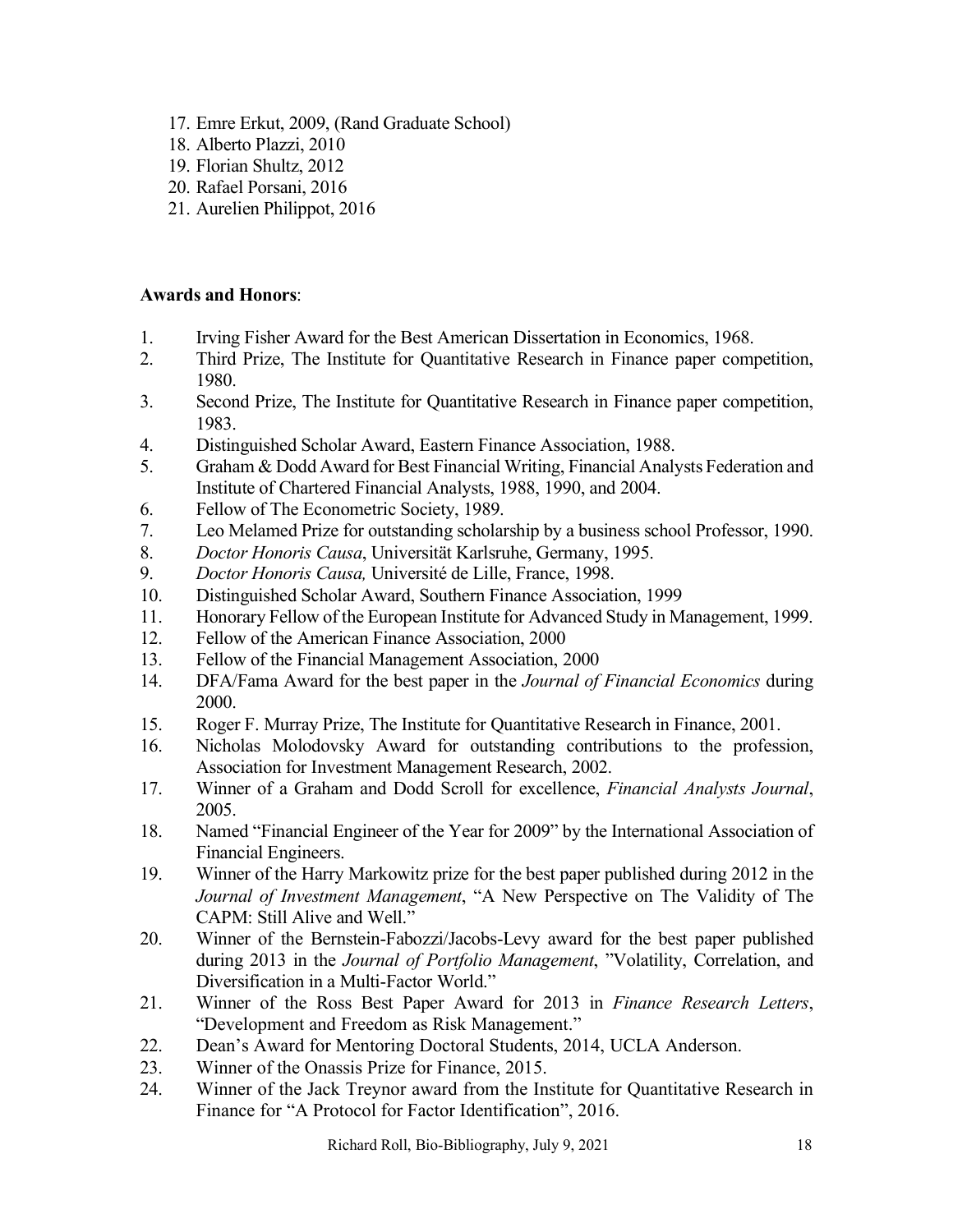# **Contracts, Grants, Fellowships**:

- 1. Principal Investigator, National Science Foundation, Economics of Asset Pricing, 1973.
- 2. Principal Investigator (with R. Geske), Institute for Quantitative Research in Finance, Option Pricing, 1982.
- 3. Principal Investigator, Columbia Center for the Study of Futures Markets, Information Processing in the Futures Market, 1983.
- 4. Principal Investigator, Federal Home Loan Bank Board, Risk Management in Thrift Institutions, 1985-86.
- 5. Principal Investigator, Mid-America Institute for Public Policy Research, The International Crash of October, 1987.
- 6. Co-Principal Investigator, Association for Investment Management Research, Common Determinants of Liquidity, 2000.
- 7. Co-Principal Investigator, UCLA Ziman Center for Real Estate, Real Interest Rates, Inflation, and Real Estate Returns: A Comparison of the U.S. and Canada, 2007.
- 8. Co-Principal Investigator, Center for International Business and Economic Research, UCLA, 2009, 2010, 2011.
- 9. Co-Principal Investigator, Global Association of Risk Professionals, 2009.

# **Membership in Scholarly and Professional Societies**:

- 1. Western Finance Association, 1971- Board of Directors, 1980-82
- 2. American Finance Association, 1972- Board of Directors, 1979-80 Vice-President, 1985 President-Elect, 1986 President, 1987
- 3. American Statistical Association, 1972-
- 4. European Finance Association, 1975-
- 5. Association Française de Finance, 1988-

# **Editorial Service**:

- 1. *Journal of Financial and Quantitative Analysis*, Associate Editor, 1972-76.
- 2. *Journal of the American Statistical Association*, Associate Editor, 1973-77.
- 3. *Journal of Financial Economics*, Associate Editor, 1974-93.
- 4. *Journal of Finance*, Associate Editor, 1975-2000
- 5. *Management Science*, Associate Editor, 1978-79.
- 6. *American Economic Review*, Associate Editor, 1978-80, 1986-93.
- 7. *Journal of International Money and Finance*, Associate Editor, 1981-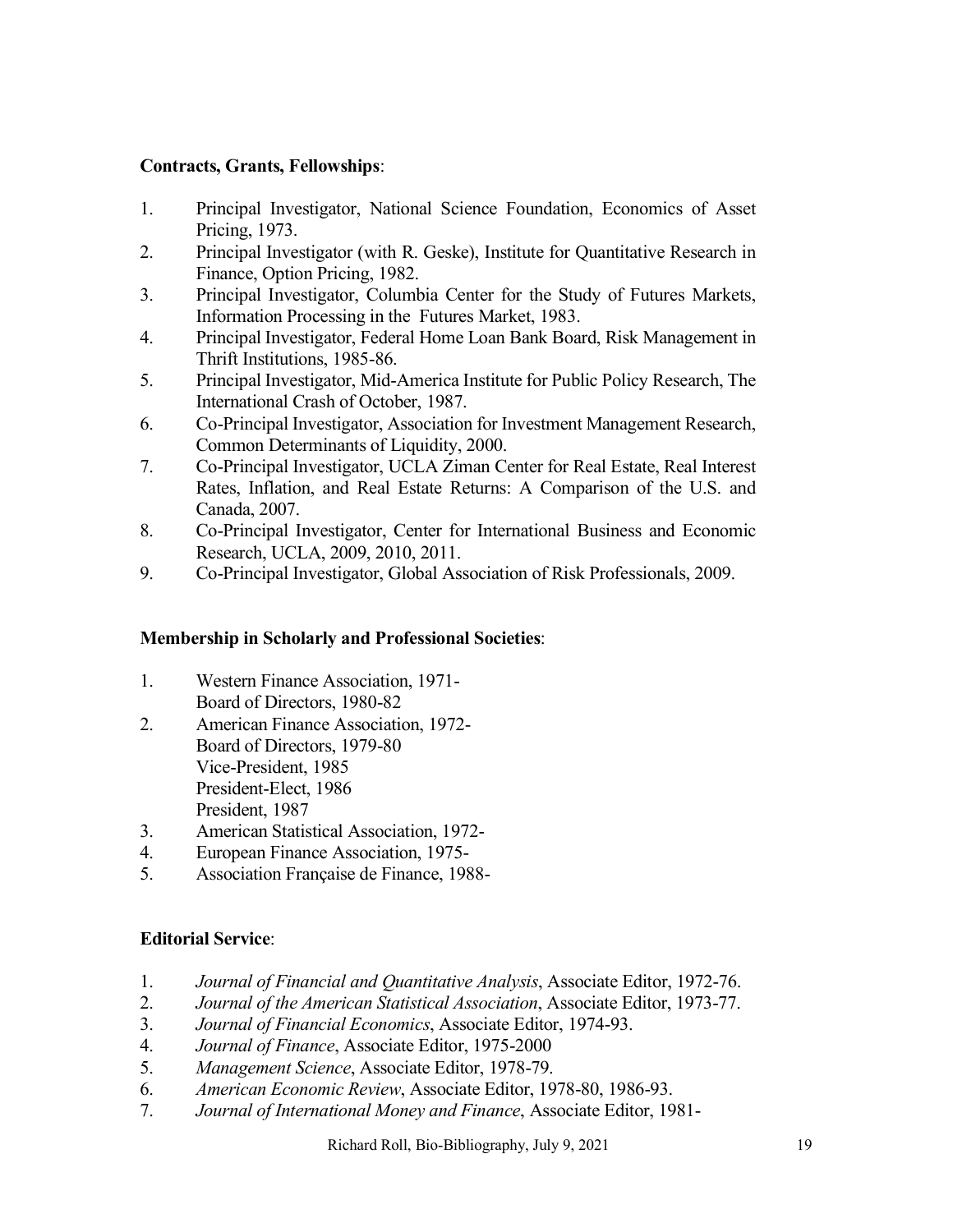- 8. *Finance*, (Journal of The French Finance Association), Associate Editor, 1982-
- 9. *FINECO*, (Finance Journal of French Canada), 1993-

Reviewer of manuscripts for all of the above journals plus *Journal of Banking and Finance, Pacific Basin Finance Journal, Journal of Empirical Finance, Econometrica, Journal of Political Economy, Journal of Business, Journal of Business and Economic Statistics, Journal of the American Real Estate and Urban Economics Association, Journal of Statistical Computation and Simulation, The Engineering Economist, European Economic Review, Review of Financial Studies, Journal of Real Estate Finance and Economics, European Journal of Operations Research, Financial Management, Journal of Portfolio Management, Journal of Fixed Income, Journal of Money, Credit and Banking.*

10. Editor of the *International Library of Critical Writings in Financial Economics*, Edward Elgar Publishing, 1996-present; 37 volumes have appeared thus far covering 16 different sub-areas of finance.

### **Academic Lectures**:

Scholarly papers presented at Alabama, Alberta (Canada), Arizona, Aix-Marseilles (France), Banking Institute of China (Taiwan), Beijing Institute of Foreign Trade (China), Bergamo (Italy), Boston, Butaré (Burundi), Brisbane (Australia), British Columbia (Canada), California Berkeley, California Davis, California Irvine, California Riverside, California Santa Barbara, California State Fullerton, Carnegie-Mellon, Chicago, Colorado, Columbia, Dartmouth, Duke, École National d'Administration (Togo), Fudan (Shanghai), Georgetown, Georgia Tech, Grenoble (France), Harvard, Hebrew (Jerusalem), Hong Kong Science and Technology, Illinois, Indian School of Business (Hyderabad), Indiana, ISTCE Lisbon (Portugal), ITAM (Mexico), Kansas State, Karlsruhe (Germany), Konstanz (Germany), Lausanne (Switzerland), Laval (Quebec), Lille (France), London Business School, London School of Economics, Lugano (Switzerland), Mannheim (Germany), Massey (New Zealand), MIT, McGill (Canada), Miami, Michigan, Minnesota, Missouri, Nanyang Technological University (Singapore), National Taiwan, National Sun-Yat Sen, (Taiwan), New York, New South Wales (Sydney), Ohio State, Oklahoma, Otago (New Zealand), Ottawa (Canada), Paris Sciences-Po, Pennsylvania, Pennsylvania State, Princeton, Purdue, Quebec at Montréal, Queens (Canada), Queensland (Brisbane), Rochester, Rutgers, Shanghai Institute of Foreign Trade (China), South Australia (Adelaide), Southern Methodist, Southern California, Stanford, Tasmania (Australia), Tennessee, Texas, Texas A&M, Tokyo, Toledo, Toronto, Toulouse (France), Tulane, Utah, Vanderbilt, Victoria (New Zealand), Vienna, Virginia Tech, Washington, Washington State, Wisconsin, Wyoming, Yale.

### **Lectures to Financial Organizations and Practitioner Audiences**:

1. Institutional Investor Institute, Chief Investment Officers Roundtable, Boca Raton, Florida, November 1979.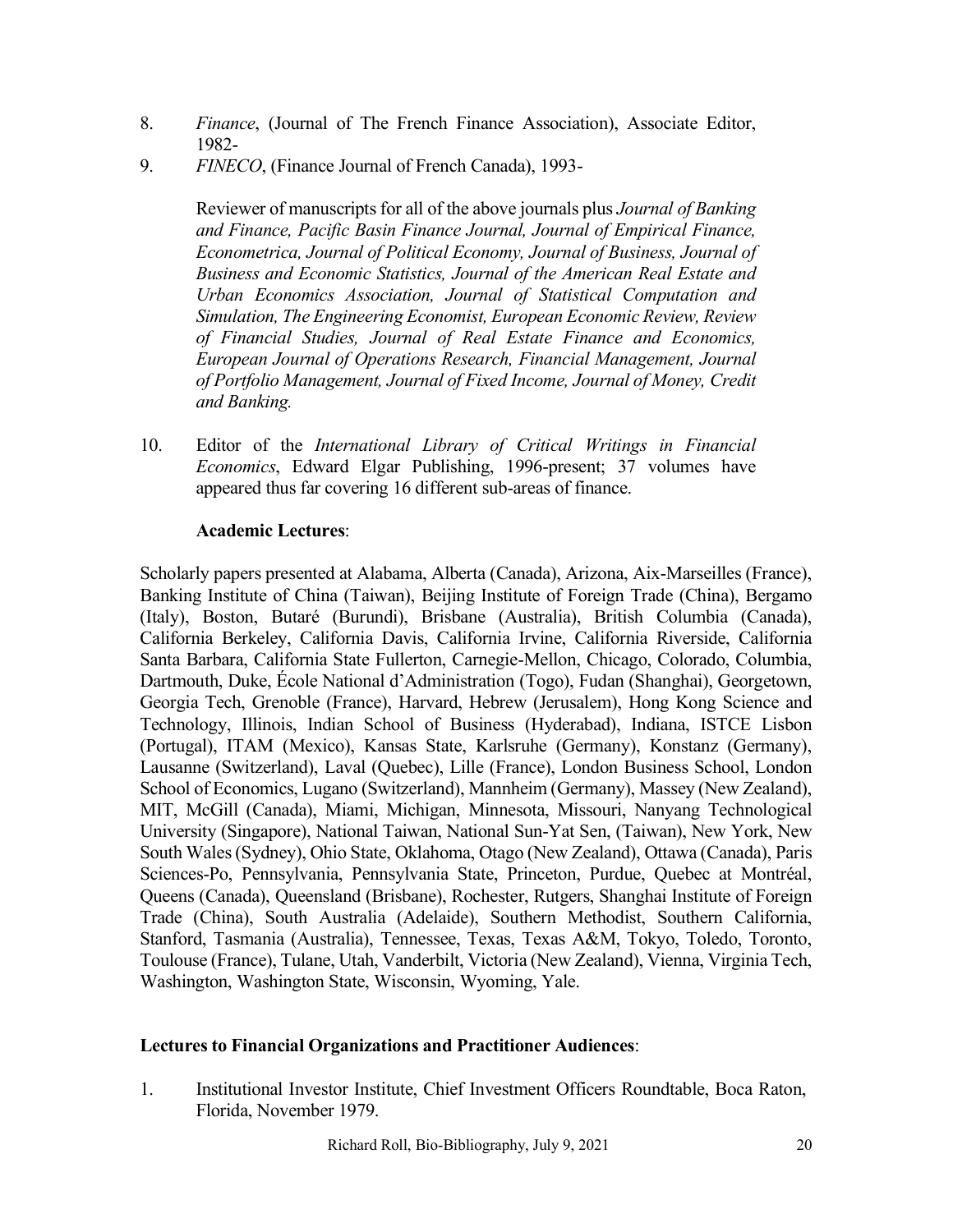- 2. Center for Research in Securities Prices, Chicago, Illinois, May 10, 1979.
- 3. Quantitative Discussion Group (Boston Financial Analysts), January 7, 1980.
- 4. Institute for Quantitative Research in Finance, Silverado (Napa Valley), April 29, 1980.
- 5. Institutional Investor Institute, Annual Pensions Conference, New York, January 9, 1981.
- 6. San Francisco Society of Security Analysts, San Francisco, February 17, 1981.
- 7. Financial Federation of Canada, Banff, Alberta, February 24-25, 1981.
- 8. Atlanta Society of Financial Analysts, Atlanta, June 24, 1981.
- 9. Financial Analysts Association, Wellington, New Zealand, August 20, 1982.
- 10. Investment Technology Forum, New York, April 21, 1983.
- 11. Investment Technology Forum and Security Analysts Society, Chicago, May 19, 1983.
- 12. Institute for Quantitative Research in Finance, Colorado Springs, October 11, 1983.
- 13. First Interstate Bancorp Seminar, December 7, 1983.
- 14. Wells Fargo Investment Advisors Client Conference, August 15, 1984.
- 15. Sponsored Lecture Tour to Francophone Africa on behalf of U.S. Information Agency. Lectures (in French) on
	- a) The International Monetary System
	- b) Foreign Investment Risk;

To: Chamber of Commerce and Ministry of Finance, Malagasy Republic, Antananarivo, Madagascar, October 2-3, 1984; Ministry of Finance, Bujumbura, Burundi, October 9, 1984; Central bank of Rwanda, Kigali, Rwanda, October 11, 1984; Bank for African Development, Ministry of Finance, Lomé, Togo, October 17-18, 1984.

- 16. Tax Policy, Innovation, and Capital Formation, Conference on High Technology, Bari, Italy, December 11-12, 1984.
- 17. Empirical Evidence on Takeover Activity and Shareholder Wealth, Columbia Law School Conference on Takeovers and Contests for Corporate Control, New York, November 13-15, 1985.
- 18. London Pension Fund Seminar, Goldman, Sachs & Co., London, U.K., February 6, 1986.
- 19. Conference on Buy-and-Write Mutual Funds, Goldman, Sachs & Co., New York, February 10, 1986.
- 20. Mortgage-Backed Securities Seminar, Ameritech, Chicago, February 21, 1986.
- 21. The Academic Invasion of Wall Street, Financial Analyst Federation Bond Seminar, New York, March 12, 1986.
- 22. Mortgage-Backed Securities: Current Issues and Research Targets, at the Berkeley Program in Finance Conference on Current Issues in Fixed Income Management, Lake Tahoe, March 16-19, 1986.
- 23. Collateralized Mortgage Obligations, Seminar on the Analysis of Securities Prices, C.R.S.P., Chicago, May 8, 1986.
- 24. Applying the Arbitrage Pricing Theory, State of Wisconsin, Public Service Commission (attended by all regulated utilities in Wisconsin), May 9, 1986.
- 25. Hedging Economic Risks, California Public Employees Retirement System Conference on Portfolio Management, Santa Monica, August 1986.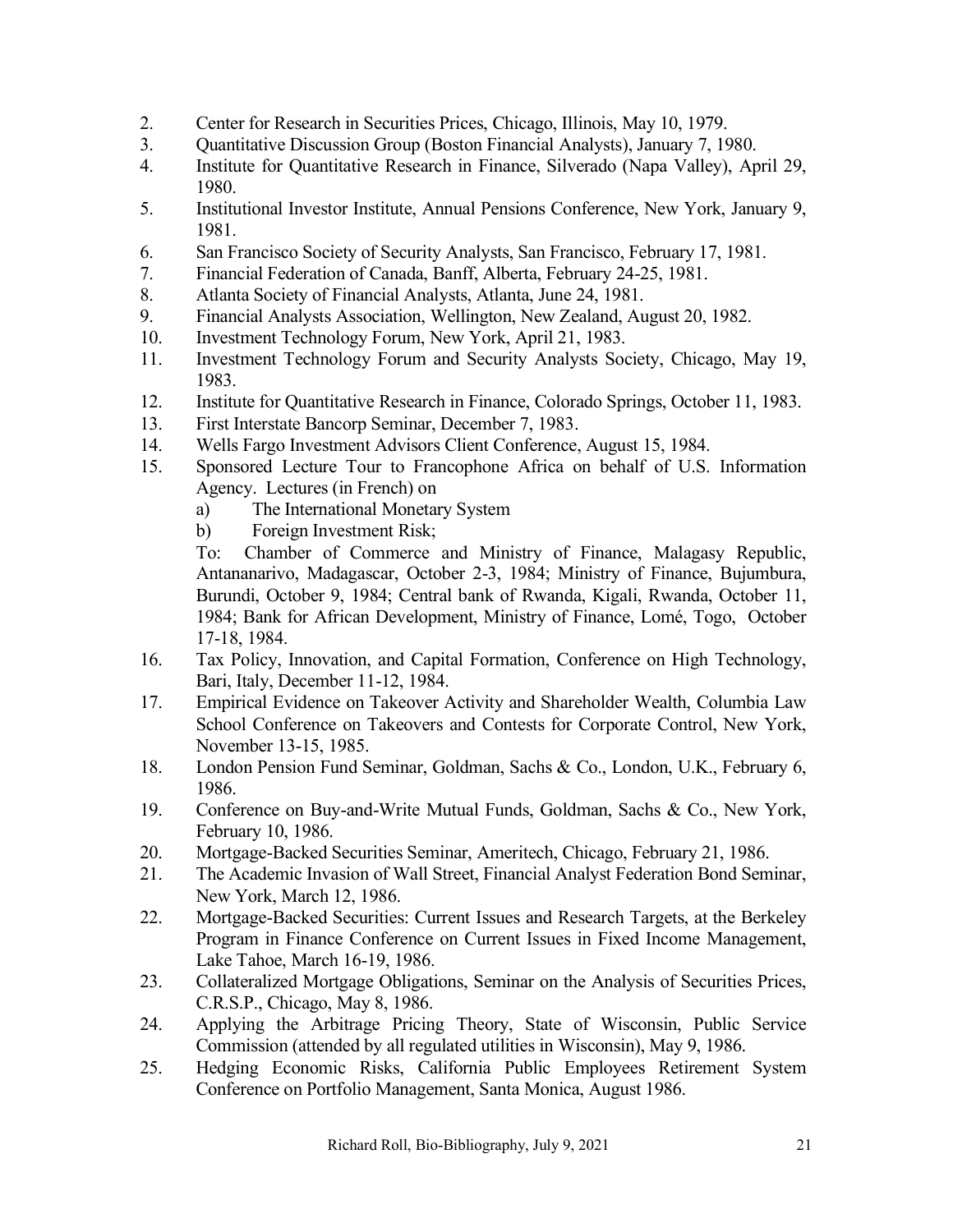- 26. Portfolio Insurance, Collins Associates Client Conference, Los Angeles, September 5, 1986.
- 27. Valuing Adjustable Rate Mortgages, Institute of International Research Conference on Investing and Trading in Mortgage-Backed Securities, Los Angeles, September 24-25, 1986.
- 28. Financial Theory in Practice, Conference Sponsored by Le Figaro and Politique Economique, Paris, October 9, 1986.
- 29. Future Prospects: CMOs and Other Developments in Mortgage-Backed Securities, Institutional Investor, Annual Fixed Income Conference, New York, October 30, 1986.
- 30. New Product Development and Considerations, The American Banker/Bond Buyer Conference on Investing in Mortgage-Backed Securities: Portfolio Strategies and Risk Management, New York, October 16, 1986; San Diego, November 17, 1986.
- 31. Mortgage-Backed Securities, Investment Technology Association, New York, November 20, 1986.
- 32. Floating Rate CMOs, Goldman, Sachs Conference for Fixed Income Investors, London, January 19, 1987.
- 33. Asset Allocation, Goldman, Sachs Conference for Portfolio Managers, Tokyo, February 2, 1987; Singapore, February 5, 1987; Hong Kong, February 6, 1987.
- 34. Mortgage Valuation Strategies, Investing and Trading in Mortgage- Backed Securities, Institute of International Research Conference, New York, February 24, 1987.
- 35. Mortgage Derivative Products, Mid-Winter Conference of S & L Executives, Park City, Utah, March 2, 1987.
- 36. Research on Wall Street, Financial Analysts Federation Annual Bond Conference, New York, March 12, 1987.
- 37. Mortgage-Backed Securities, Financial Analysts Federation, Philadelphia, May 11, 1987.
- 38. APT Factor Risk, Berkeley Program in Finance, Silverado, California, September 14, 1987.
- 39. Innovations in Asset-Backed Securities, Federal Reserve Bank of New York Annual Conference for Foreign Central Bankers, New York, October 16, 1987.
- 40. Capital Budgeting, International Institute of Research, San Diego, October 23, 1987.
- 41. The International Crash of October, 1987, Collins Associates Client Conference, Melbourne, Australia, April 18, 1988.
- 42. Canadian Mortgage Prepayments, Waterloo Conference on Mortgage- Backed Securities, Toronto, May 6, 1988.
- 43. The International Crash of October, 1987, UCLA Partners Program, Los Angeles, May 19, 1988.
- 44. The International Crash of October 1987, New Zealand Conference on the Crash and its Aftermath, Wellington, August 16, 1988.
- 45. Quantitative Risk Control, Boston Society of Security Analysts, October 7, 1988.
- 46. CMO Planned Amortization Classes, Capital Management Sciences 1988 Fixed Income Conference, La Quinta, CA, October 24, 1988.
- 47. Asset Securitization in the U.S. and Europe, Compagnie Bancaire, Paris, February 24, 1989.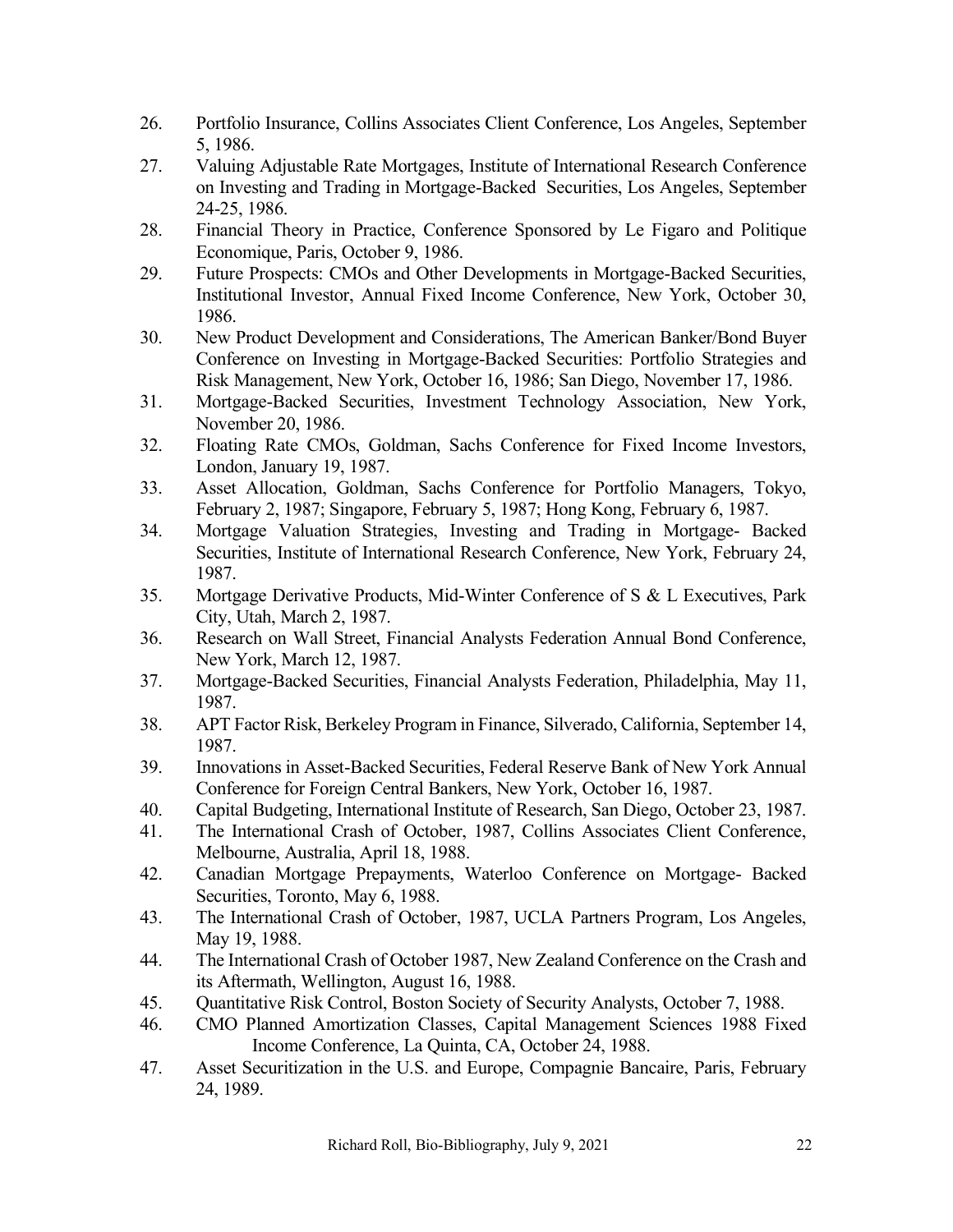- 48. Changing Risk Premia in the U.S. and Japan, Berkeley Program in Finance, April 4, 1989.
- 49. Stock Market Volatility, Columbia Conference on Markets and Regulation, May 12, 1989.
- 50. Global Risk Management, Conference on Globalization of Financial Markets, Kuwait, October 7, 1989.
- 51. Volatility and Regulation, Los Angeles Society of Security Analysts, March 28, 1990.
- 52. Industrial Structure and International Equities, International Management Institute, Palm Beach, February 22, 1993; International Management Institute, Phoenix, April 30, 1993.
- 53. Keynote Address, Financial Management Association, October 13, 1993.
- 54. Keynote Address, Pacific Capital Markets Finance Conference, Jakarta, Indonesia, July 7, 1994.
- 55. Style Investment Returns, University of Karlsruhe, Germany, July 7, 1995.
- 56. Keynote Address, Capital Markets Seminar, Securities and Exchange Board of India, Goa, August 26, 1995
- 57. Keynote Address, Northern Finance Association, Québec, September, 1996.
- 58. A Mean/Variance Analysis of Tracking Error, Institutional Investor Institute Annual Consultants' Roundtable, Atlanta, September, 1996.
- 59. What Every CFO Should Know About Research in Finance Over the Last 25 Years, European Institute for Advanced Study of Management 25th Jubilee Symposium, Brussels, October, 1996.
- 60. A Mean/Variance Analysis of Tracking Error, Institutional Investor Institute Chief Financial Officers' Conference, Washington, D.C., February, 1997.
- 61. Using Derivatives for Risk Reduction in Commercial Banks, Annual Conference, Asociación de Banqueros de México, Cancún, March, 1997.
- 62. Keynote Address, Asia/Pacific Finance Association Annual Meetings, Kuala Lumpur, Malaysia, July, 1997.
- 63. Keynote Address, Annual Conference on Financial Theory, National Sun-Yat Sen University, Kaohsiung, Taiwan, December, 1997.
- 64. Ce que chaque directeur financier devrait connaître des progrès scientifiques en finance : ce qui est connu et ce qui reste à découvrir, Lille, France, July, 1998.
- 65. Keynote Address, European Financial Management Association, Paris, June, 1999.
- 66. Keynote Address, International Finance Conference, Hamman-Sousse, Tunisia, March 2001.
- 67. Market Liquidity and Trading Activity, The Q-Group, Wesley Chapel, Florida, April 2001.
- 68. Facts about risk and return. The Fields Institute, Toronto, Ontario, Canada, September 24, 2001.
- 69. A Delegated Agent Asset Pricing Model, Association for Investment Management Research Conference, Pasadena, February 11, 2005
- 70. Keynote Address, Northern Finance Association, Vancouver, Canada, October 1, 2005.
- 71. Keynote Address, 6<sup>th</sup> International Finance Conference in Chile, Santiago, May 9, 2006.